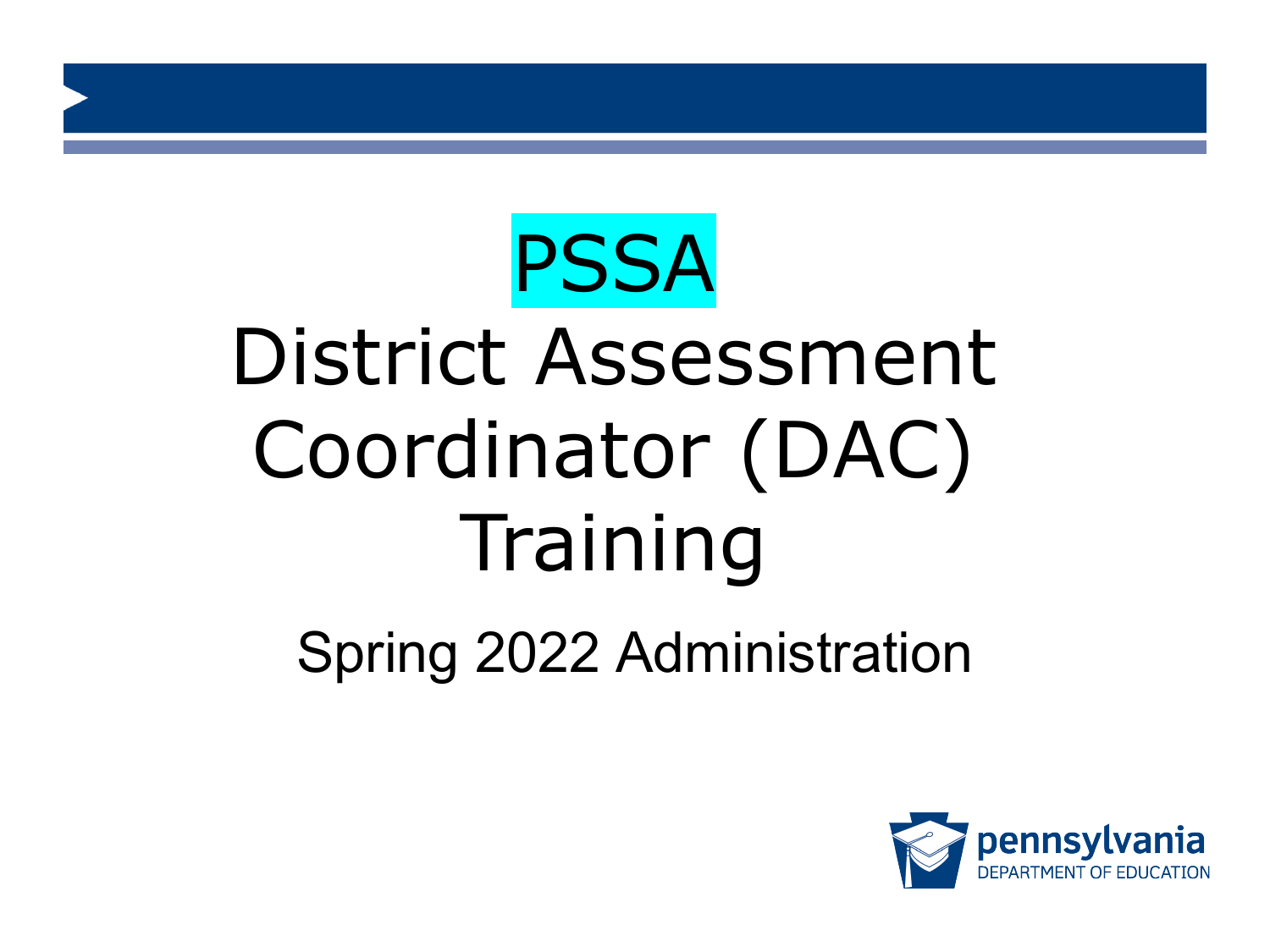### PSSA

- Grades 3-8 English Language Arts (ELA)
- Grades 3-8 Mathematics
- Grades 4 & 8 Science

Accommodations are available for all tests

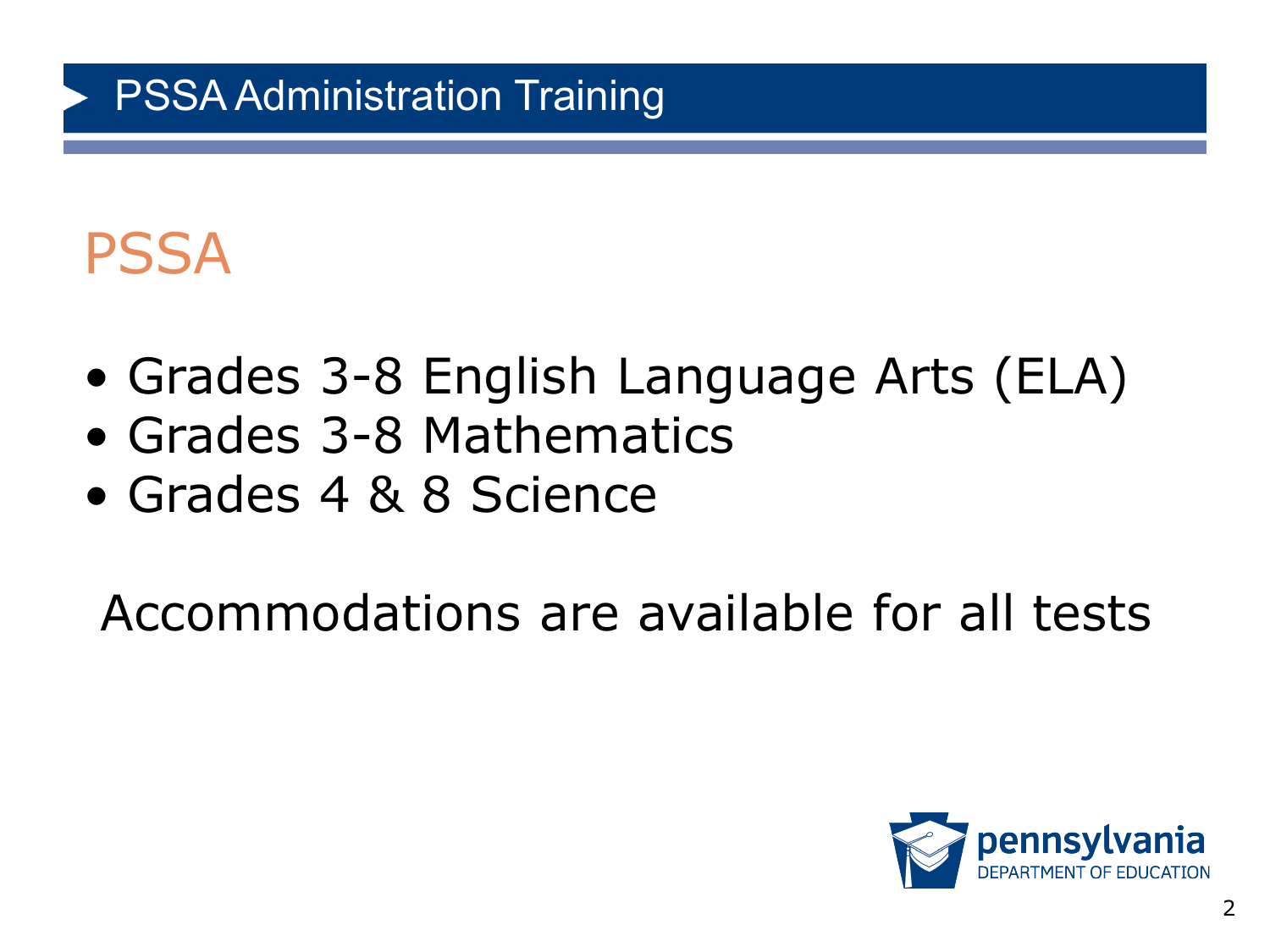### Agenda

- Accountability
- Policy
- Planning for the Assessment
- Participation in the Assessment
- Administering the Assessment
- Monitoring
- Contact Information

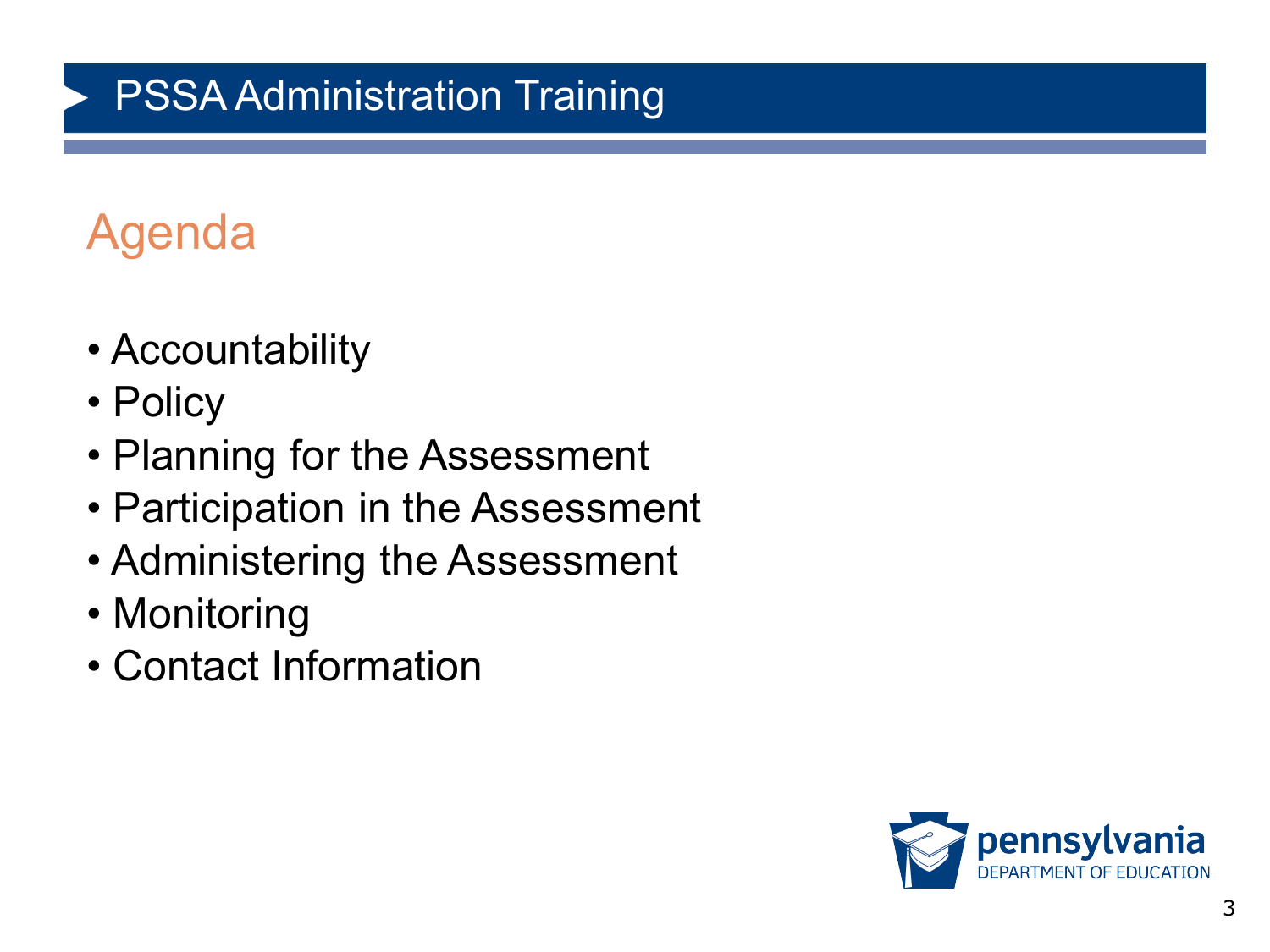#### **[Accountability](http://www.education.pa.gov/K-12/Assessment%20and%20Accountability/Pages/PAS.aspx)**

Questions/suggestions/comments regarding the Future Ready PA Index site or measures/indicators: [RA-EDFUTUREREADYPA@pa.gov](mailto:RA-EDFUTUREREADYPA@pa.gov)

Questions regarding the Future Ready PA Index data: [RA-DDQDataCollection@pa.gov](mailto:RA-DDQDataCollection@pa.gov)

Find a School - [Future Ready PA Index](https://futurereadypa.org/)

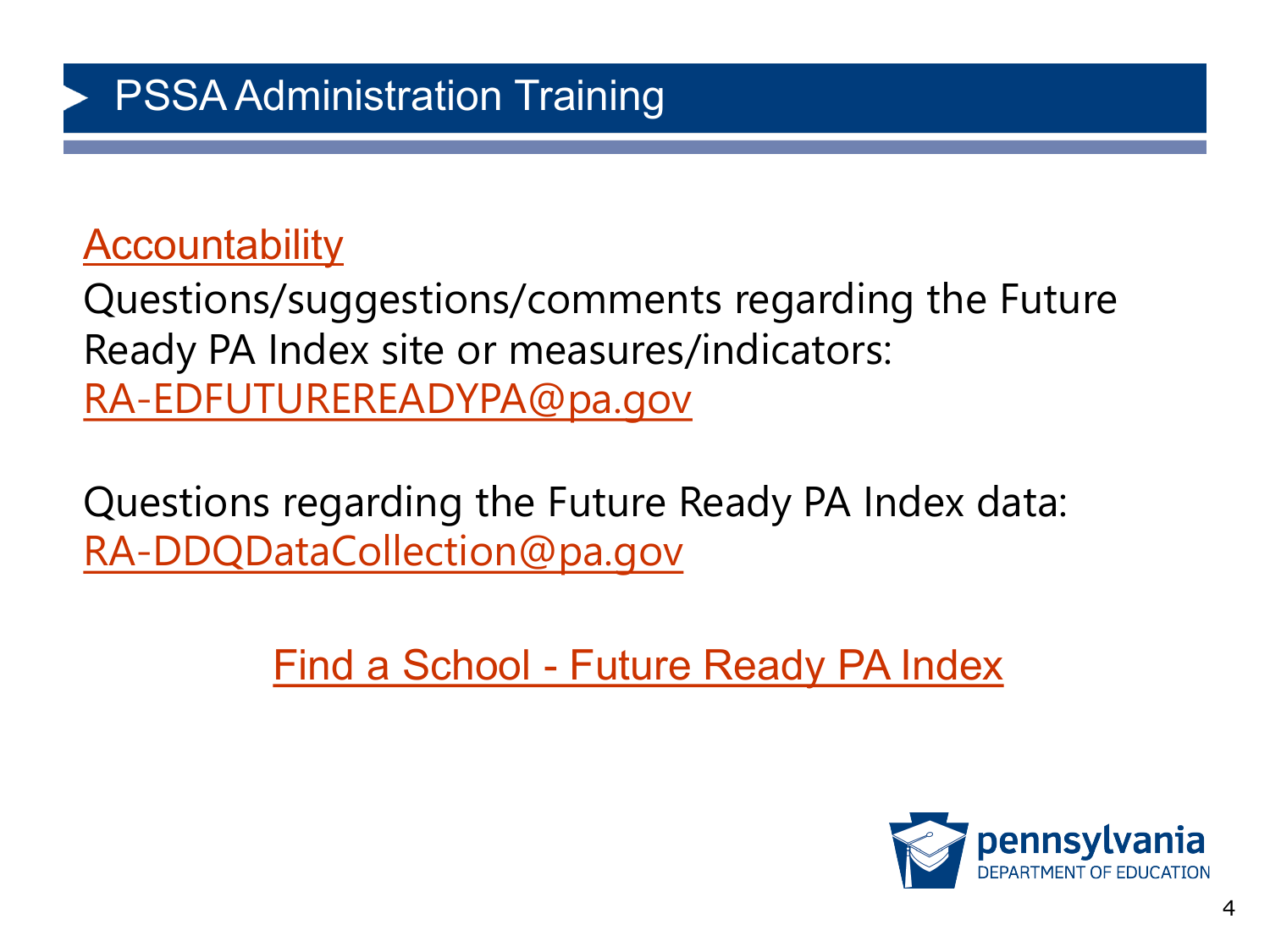#### [•Accountability](http://www.education.pa.gov/K-12/Assessment%20and%20Accountability/Pages/PAS.aspx)

•All questions regarding the School Performance Profile should be sent via email to [ra-paprofile@pa.gov.](mailto:ra-paprofile@pa.gov)

"The Act 82 Building Level Score (formerly the School Performance Profile\*) is a component of the Educator Effectiveness System. The profile provides a school level academic score for public schools, charter and cyber charter schools, and full-time comprehensive career and technical centers."

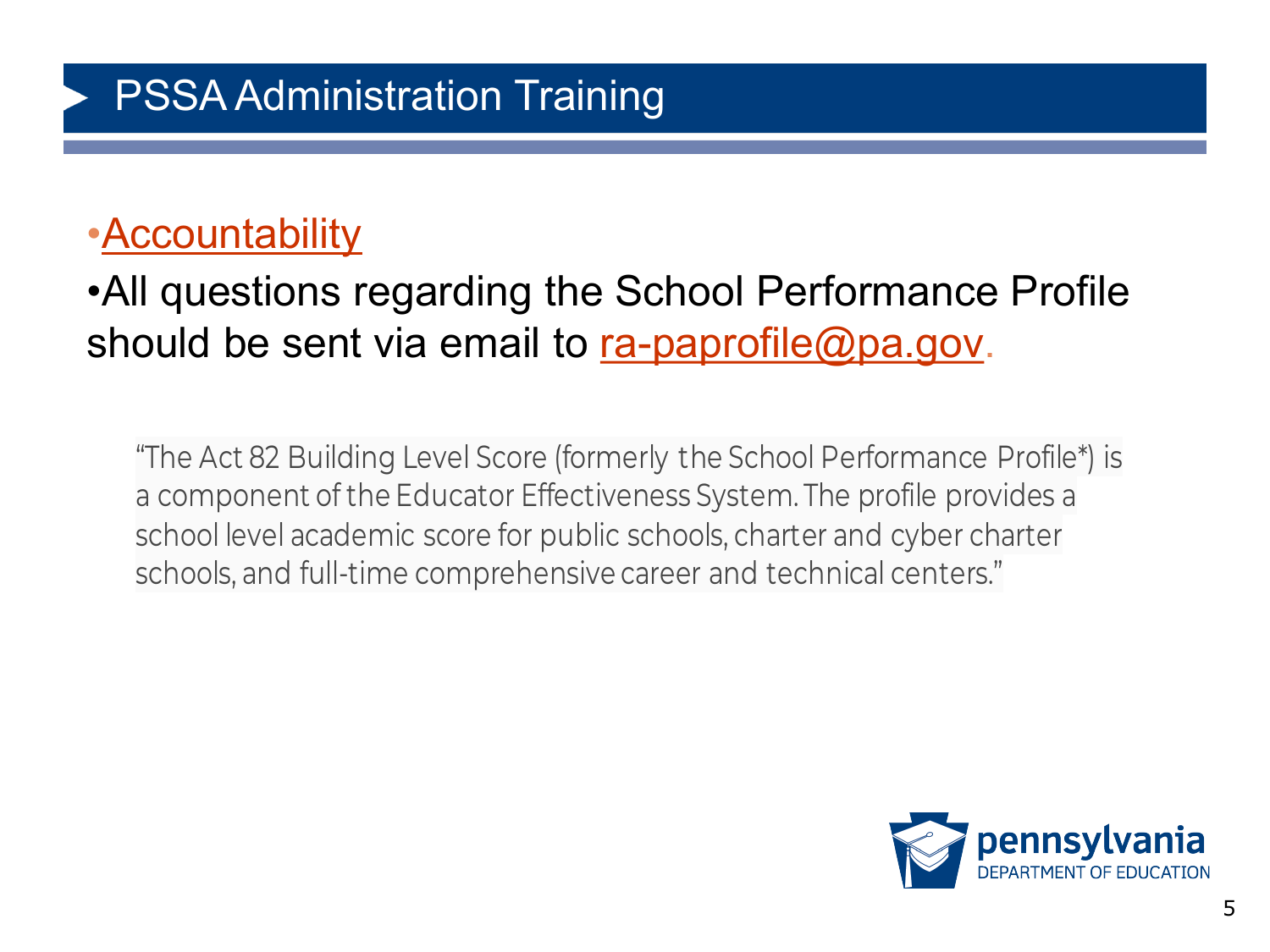### **Policy**

- Federal accountability requirements: The ESSA framework maintains annual, statewide assessments in reading and math in grades 3 through 8 and once in high school, as well as science tests given three times between grades 3 and 12
- PIMS student data will be used to calculate each school's participation rate
- Students must be assessed at the enrolled grade level at time of testing
- PSSA and Keystone Exams: Students in 8th grade or below who complete a course for which there is a Keystone Exam will take both the Keystone Exam and the PSSA

#### *For more information:*

[Every Student Succeeds Act](http://www.ed.gov/essa?src=rn)

[Chapter 4](http://www.pacode.com/secure/data/022/chapter4/chap4toc.html)

Accountability (participation) questions email [ra-pas@pa.gov](mailto:ra-pas@pa.gov)

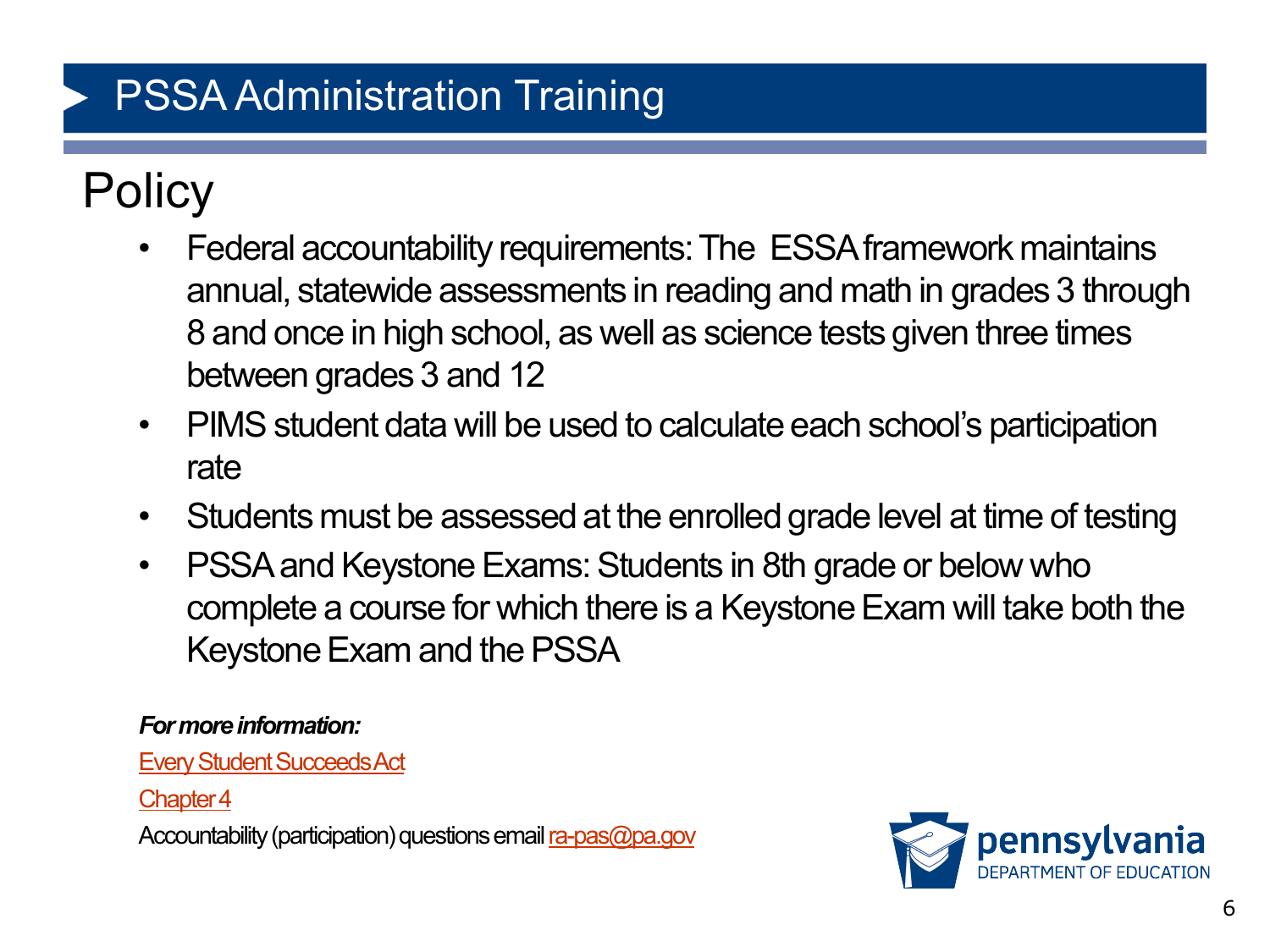### **[Planning for the Assessment: Resources](http://www.education.pa.gov/K-12/Assessment%20and%20Accountability/PSSA/Pages/default.aspx)**

- *Handbook for Assessment Coordinators (HAC)*
- *Read-Aloud and Scribing Guidelines*
- *Directions for Administration (DFA)*
- *Handbook for Secure Test Administration* (PSSA and Keystone)
- •Scoring Guidelines
- *Accommodations Guidelines* (including ELs)
- PDE Guidance Document for Online Testing
- Calendars
- *Online Calculator Manual*

*& Calculator Policy*

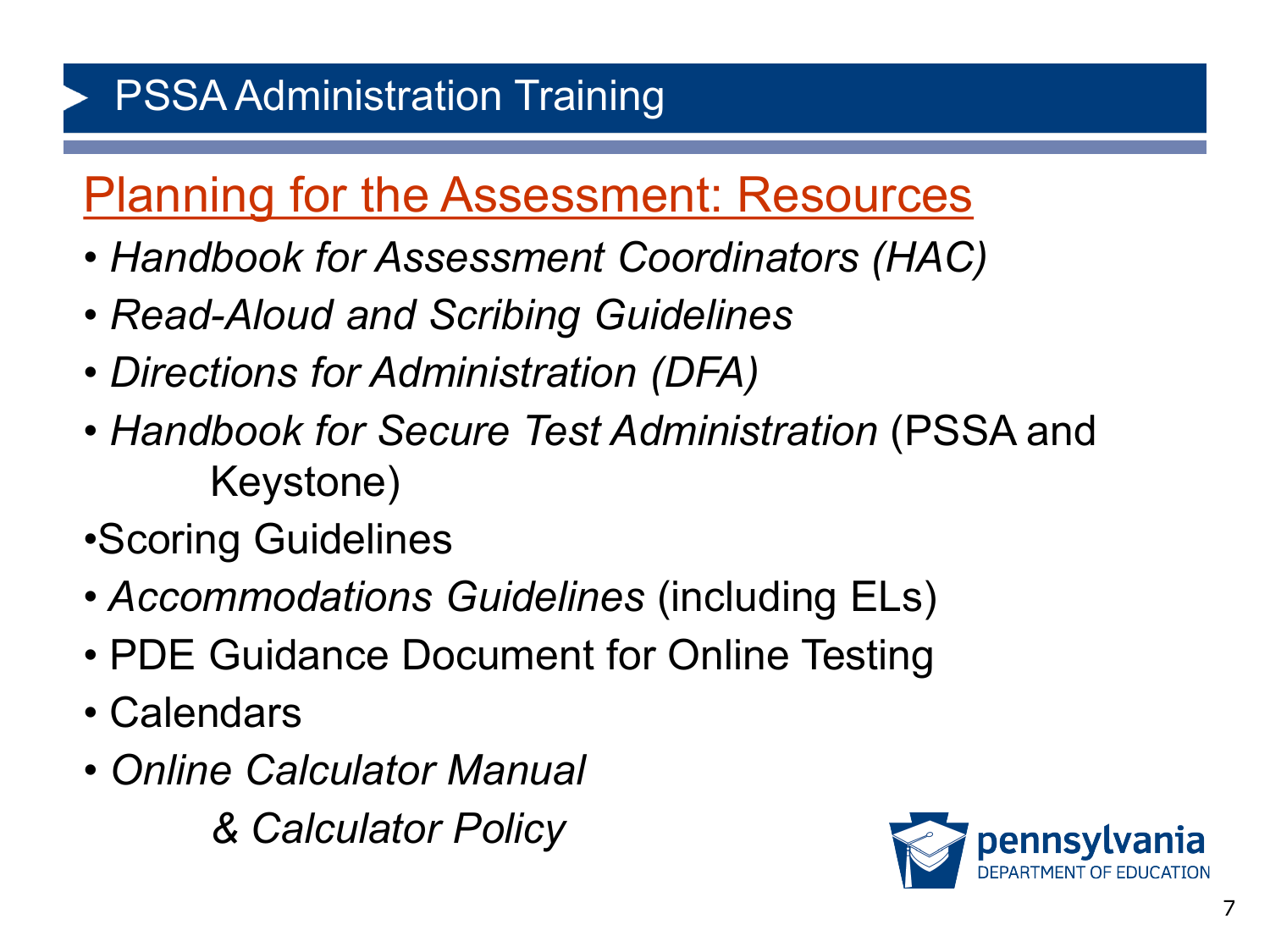### [Planning for the Assessment: Preparation](http://www.education.pa.gov/K-12/Assessment%20and%20Accountability/PSSA/Pages/Test-Administrators-Materials.aspx)

- *Handbook for Assessment Coordinators*
	- Scheduling the Exams
	- Parent/Guardian Notifications
	- Preparing Students
	- Preparing the Classroom
	- Extended Sessions
	- Make-Ups
	- *Handbook for Secure Test Administration* (Appendices)
	- Confidentiality Agreement (Appendices)
	- Parent Information (Appendices)
	- Code of Conduct (Appendices)
	- Calculators (Appendices)

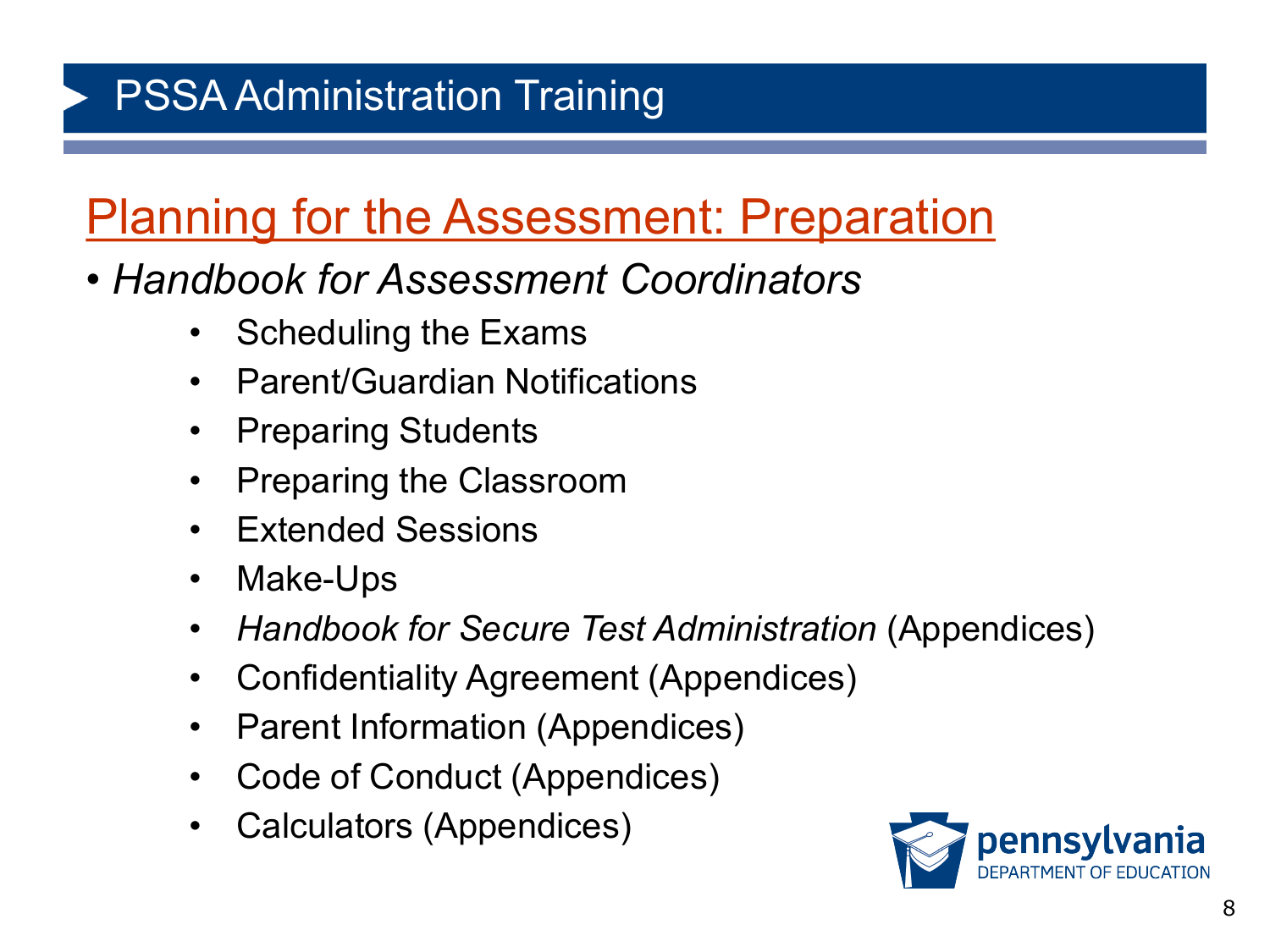### **[Planning for the Assessment: A](http://www.education.pa.gov/K-12/Assessment%20and%20Accountability/PSSA/Pages/default.aspx)dvantages of** Online Testing

- More engaging testing experience
- Delivers one question per screen
- Delivers accommodations discreetly
- Less handling of secure materials
- Greater test security

The INSIGHT online learning system has been successfully delivering online assessments in Pennsylvania since 2010 and has consistently performed as an exceptionally reliable and efficient platform to deliver both the diagnostic and the summative assessments.

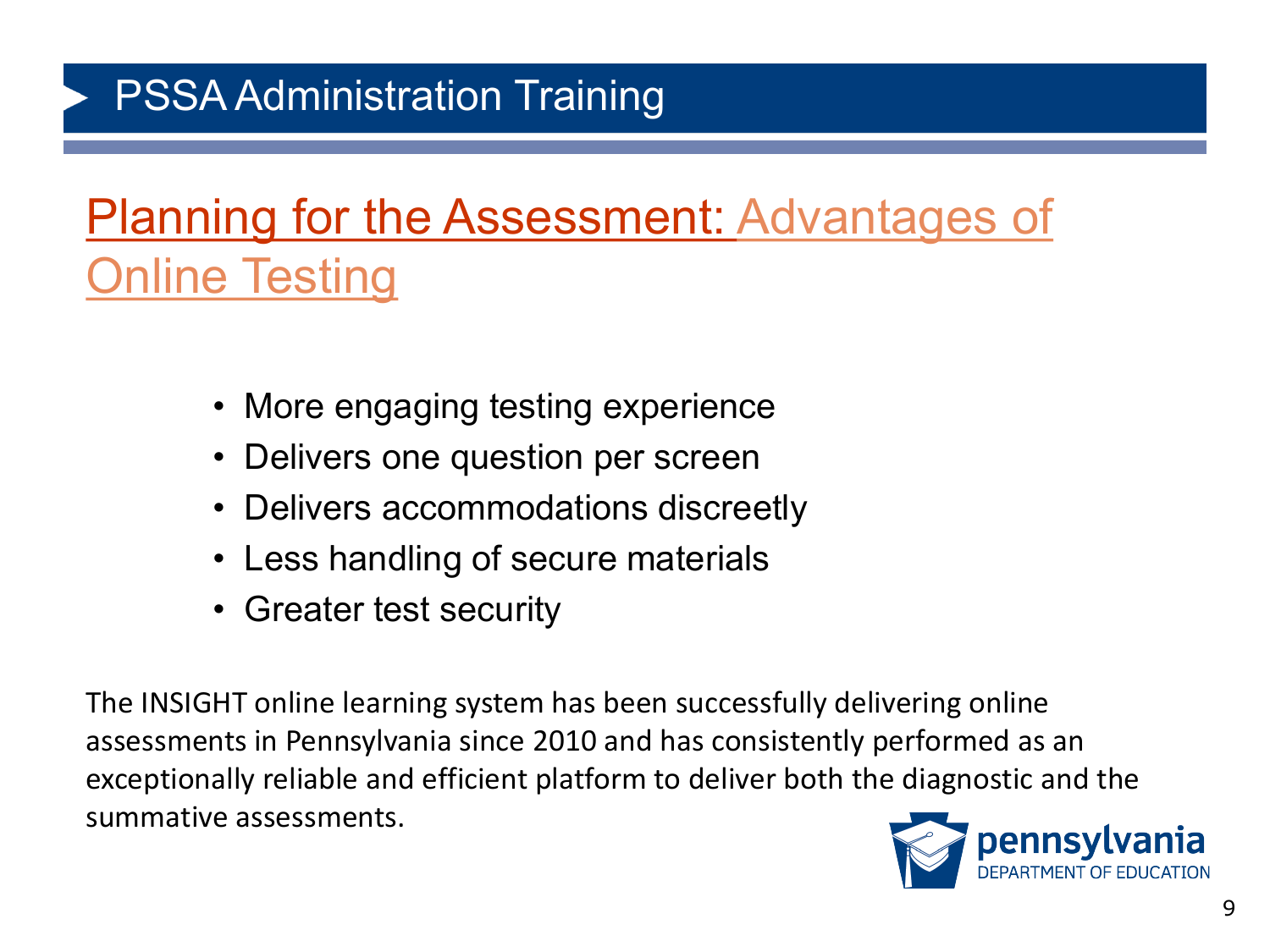### [Administering the Assessment: Preparation](http://www.education.pa.gov/K-12/Assessment%20and%20Accountability/PSSA/Pages/Test-Administrators-Materials.aspx) DESMOS Calculators

Beginning in the 2022-2023 school year, PDE will be transitioning to Desmos calculators within the INSIGHT online testing system. The Desmos calculators will replace the current INSIGHT calculators for all online Pennsylvania assessments: Classroom Diagnostic Tools (CDT), PSSA, and the Keystone Exams.

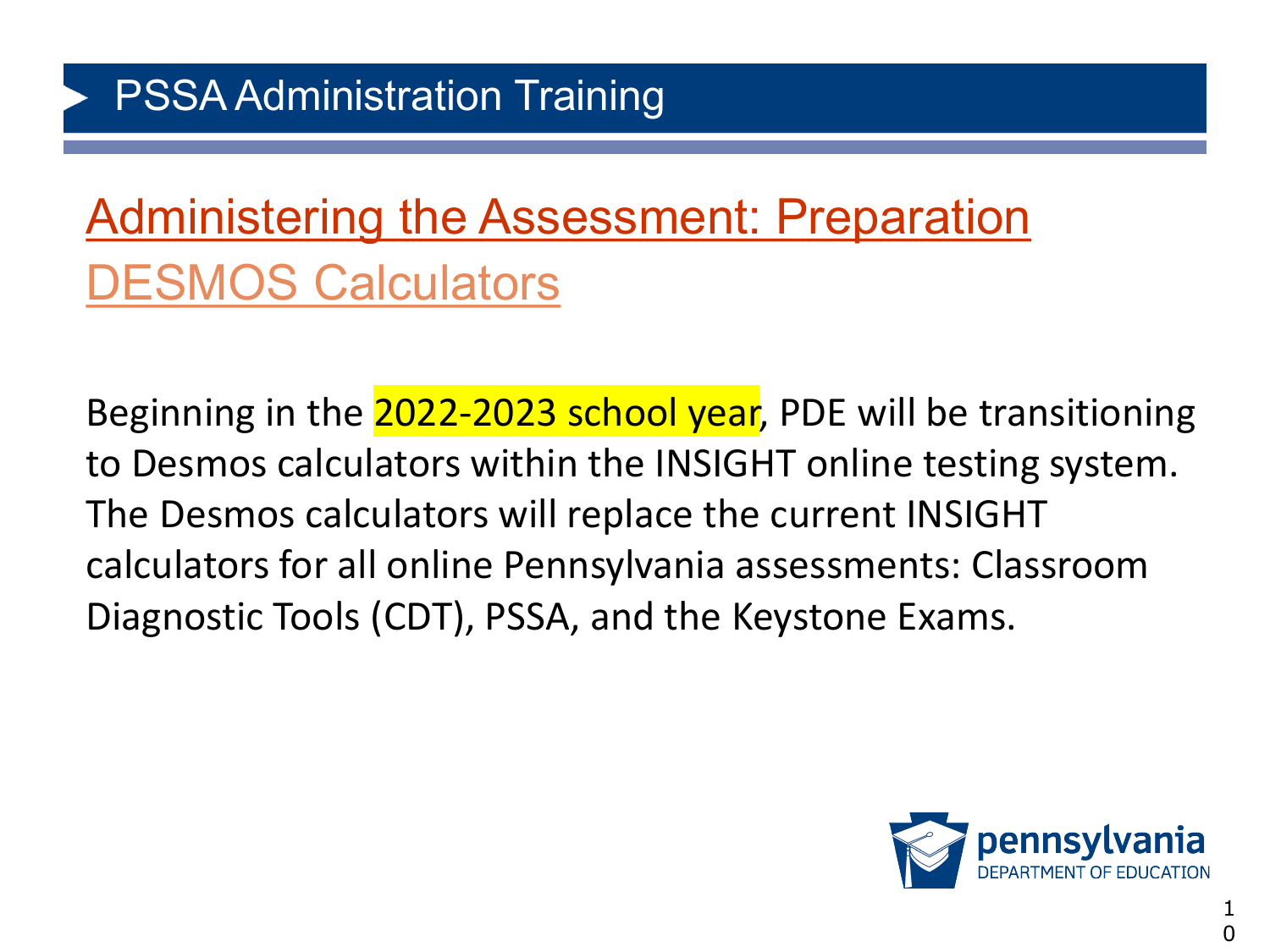### **[Planning for the Assessment: Participation](http://www.education.pa.gov/K-12/Assessment%20and%20Accountability/PSSA/Pages/Test-Administrators-Materials.aspx)**

- *Handbook for Assessment Coordinators*
	- Accommodations
	- $\cdot$  FLs
	- Non-Assessed Students
	- Miscellaneous
	- Withdrawal
	- Suspended/Expelled
	- Home Education

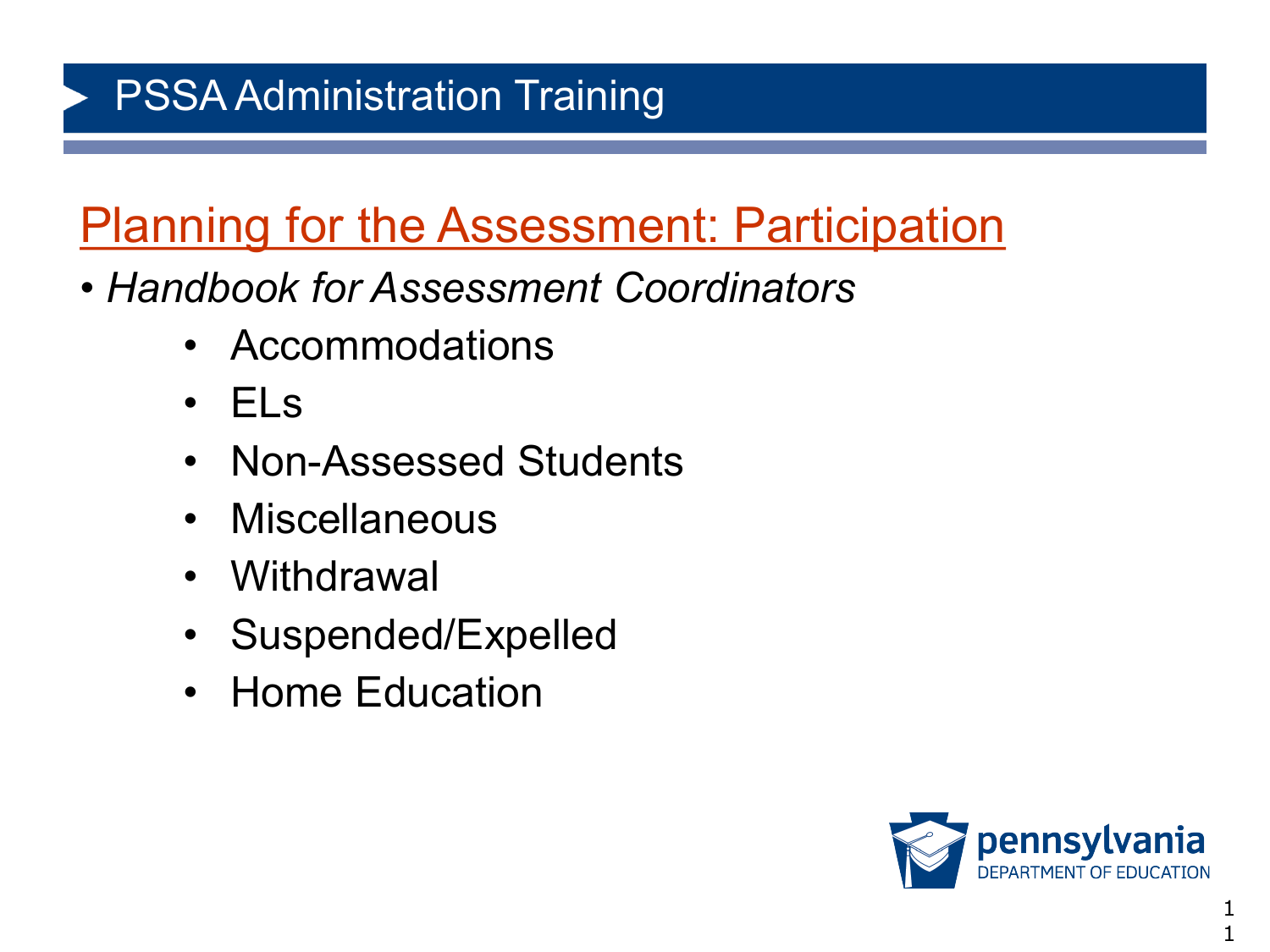## [Planning for the Assessment: Participation with](http://www.education.pa.gov/K-12/Assessment%20and%20Accountability/PSSA/Pages/default.aspx)

#### [Accommodations](http://www.education.pa.gov/K-12/Assessment%20and%20Accountability/PSSA/Pages/default.aspx)

- Read Aloud
- Small groups/De-spiraling
- **Concussion**
- Broken Arm
- Scribing
- Unique Accommodations

#### [Pennsylvania Alternate System of Assessment \(PASA\)](http://www.education.pa.gov/K-12/Assessment%20and%20Accountability/Pages/PASA.aspx)

**Eligibility** 

Contact: Lisa Hampe -- [lihampe@pa.gov](mailto:lihampe@pa.gov)

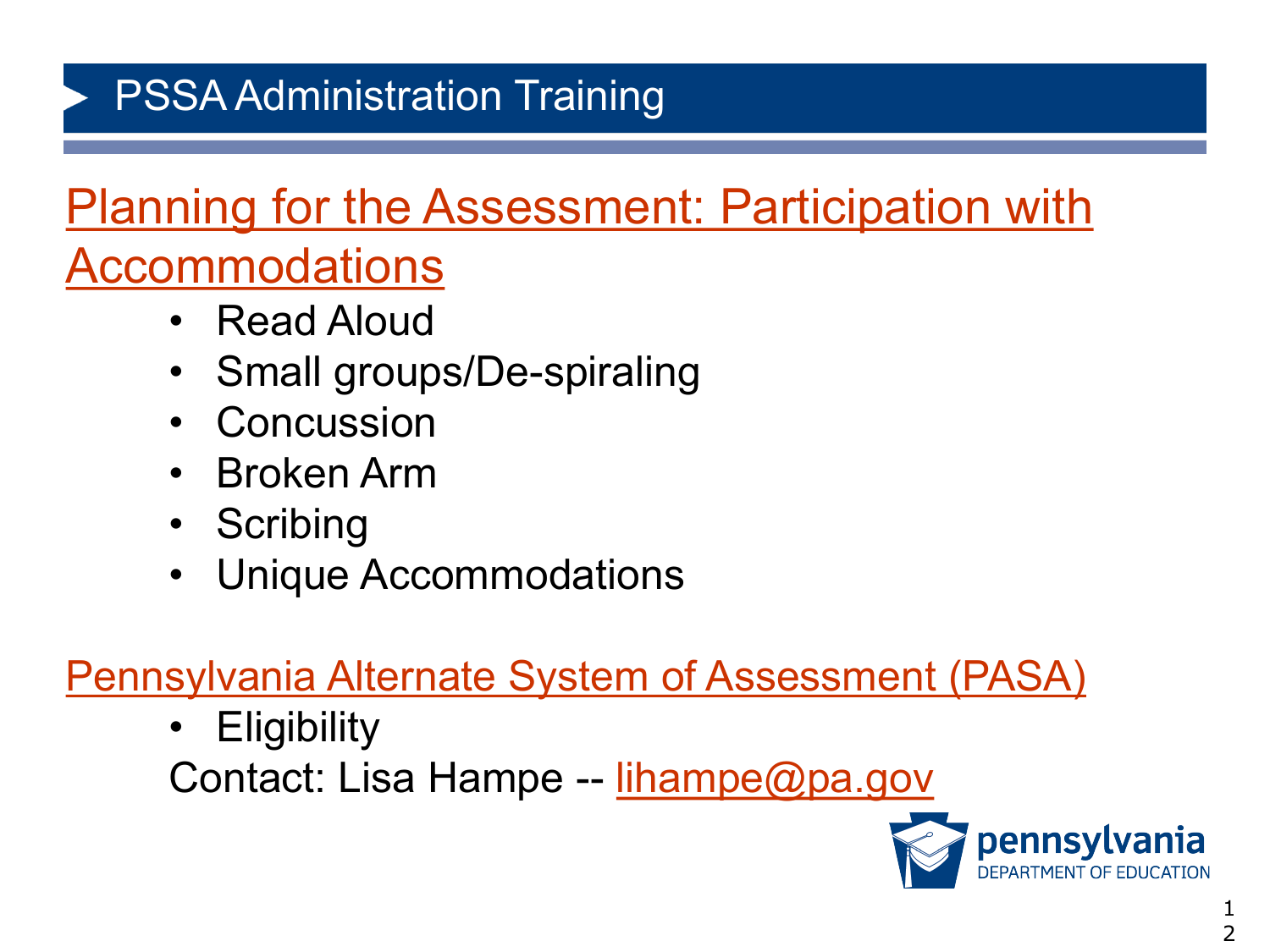### **Planning for the Assessment: Participation with** Accommodations (ELs)

- Participation in the ELA PSSA is optional for students in their first year of enrollment in a U.S. school.
- Word-to-word translation dictionaries, without definitions and without pictures for math and science only
- Qualified interpreters/sight translators for math and science only
- •Spanish/English versions for math and science

NOTE: All of these accommodations are voluntary and not mandatory.

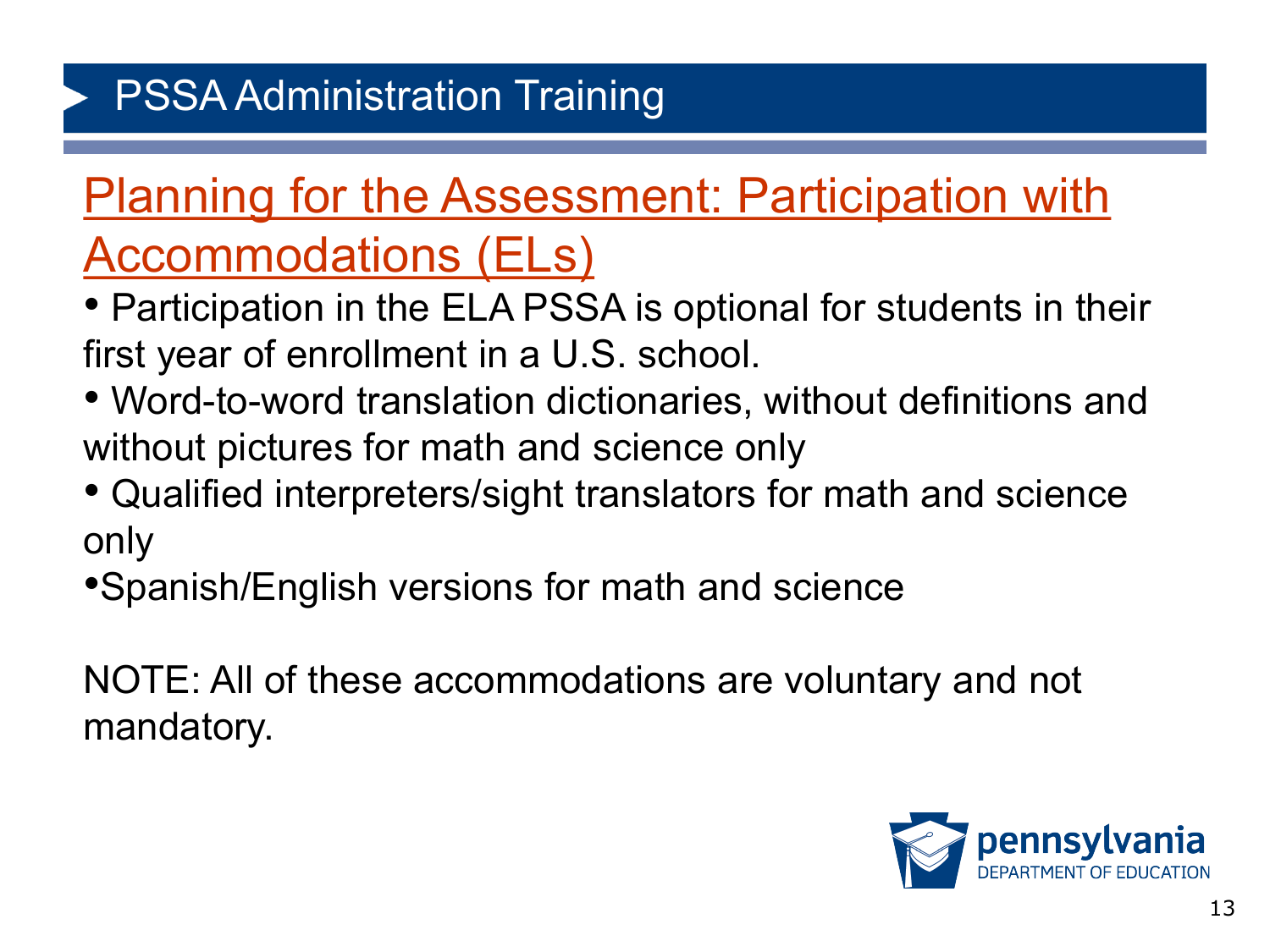**[Planning for the Assessment: Participation with](http://www.education.pa.gov/K-12/Assessment%20and%20Accountability/PSSA/Pages/default.aspx)** Accommodations (ELs)

English Learner (EL) students are treated the same as every other student with the following exceptions:

• Note: During their first year of enrollment in a US school the scores for ELs do not count for accountability, just for participation.

• Contact: -- Julia Hutton [juhutton@pa.gov](mailto:juhutton@pa.gov)

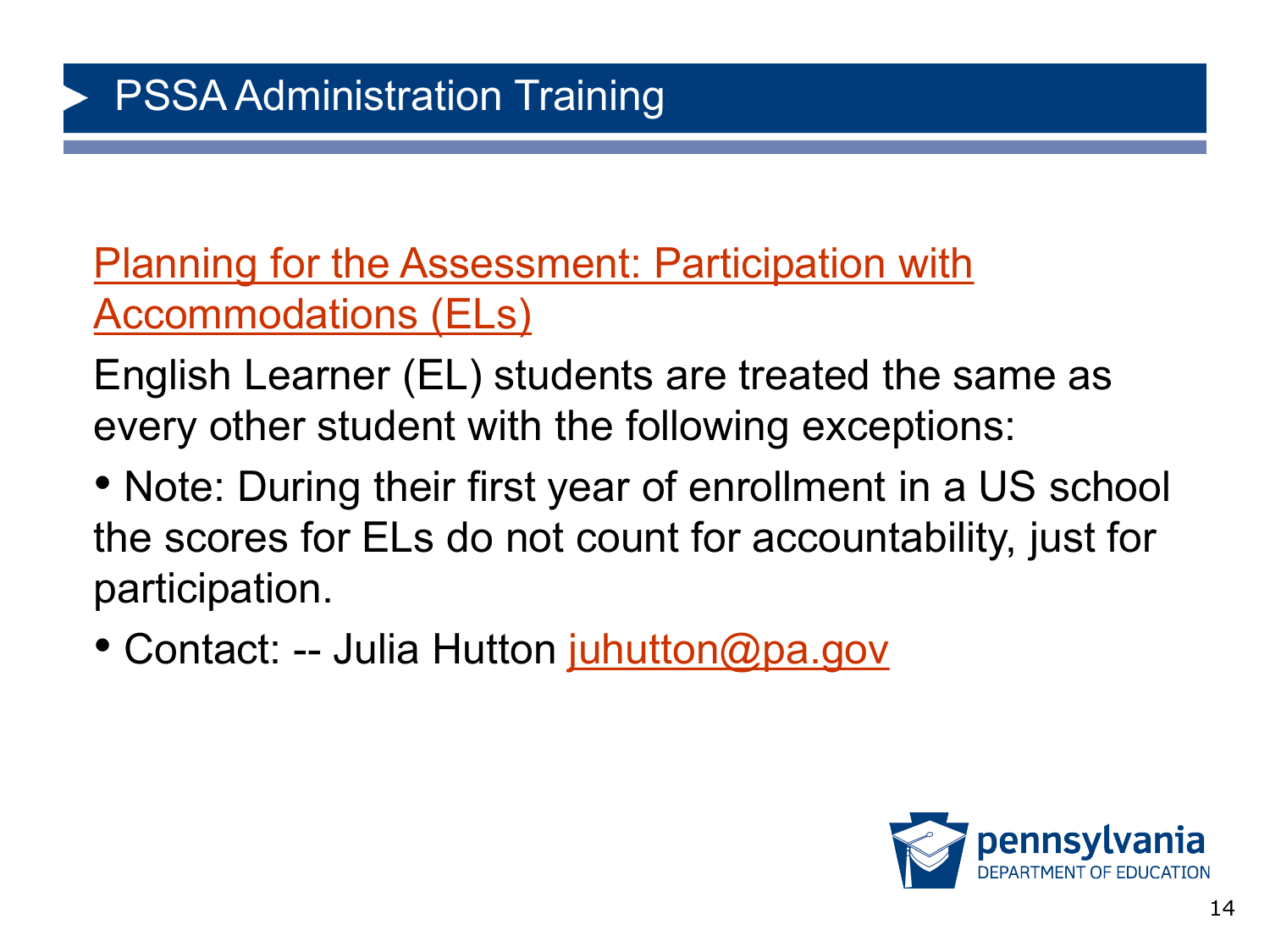### [Administering the Assessment: Preparation](http://www.education.pa.gov/K-12/Assessment%20and%20Accountability/PSSA/Pages/Test-Administrators-Materials.aspx)

- •Concussions and participation
	- Need medical documentation within **two weeks** of the start of the testing window
- •Calculator usage
	- As long as the *Pennsylvania Calculator Policy* is followed, calculators may be used for:
		- o Mathematics PSSA Grades 4 8 (Calculator Sections Only)
		- o Science PSSA Grade 4 & 8

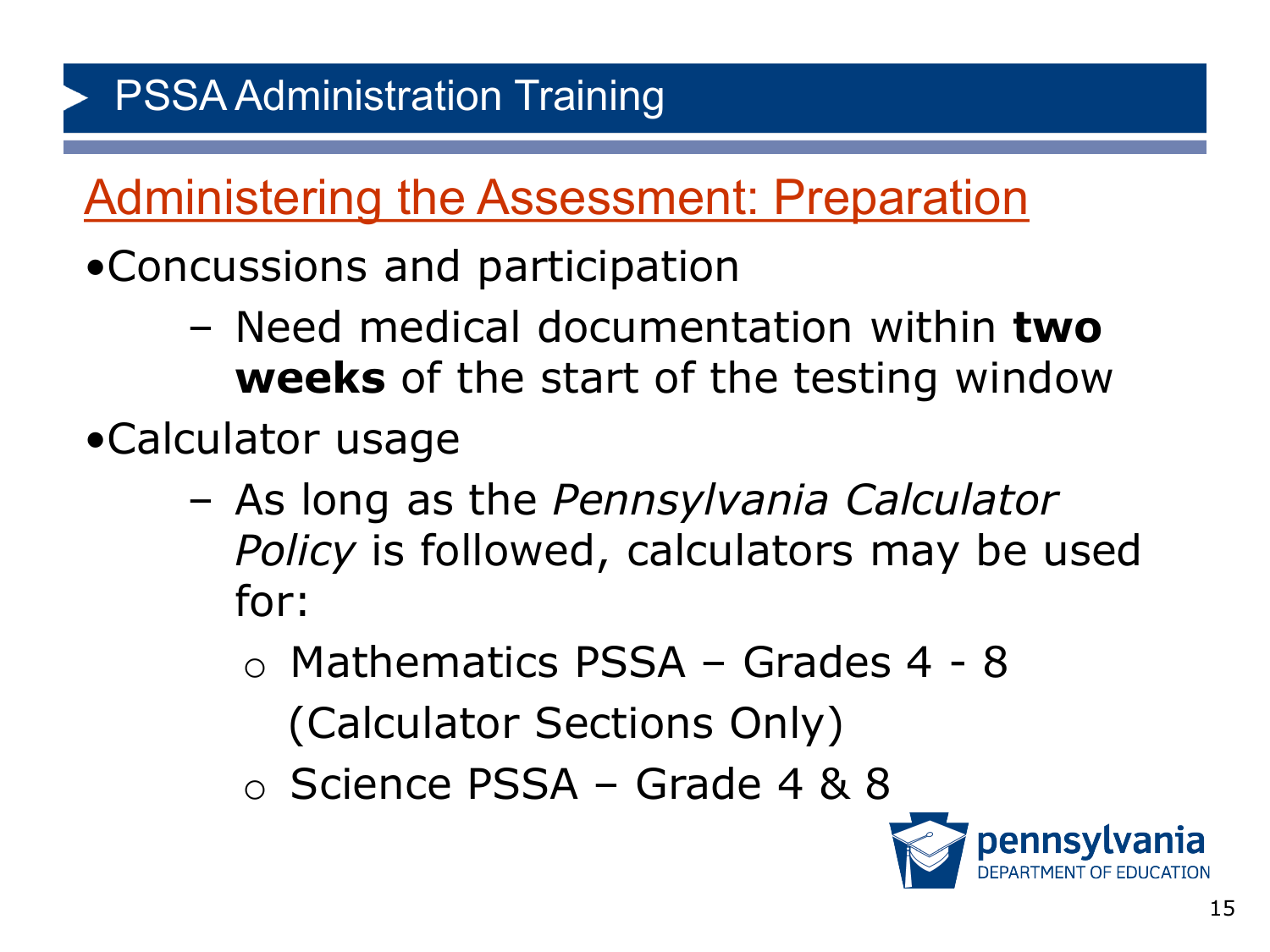### [Administering the Assessment: Preparation](http://www.education.pa.gov/K-12/Assessment%20and%20Accountability/PSSA/Pages/Test-Administrators-Materials.aspx)

#### •*Handbook for Assessment Coordinators*

- Training
- Roles and Responsibilities
- Test Security
	- Chain of Custody
	- Common Violations
	- Potential Consequences for Violations
	- Cautions

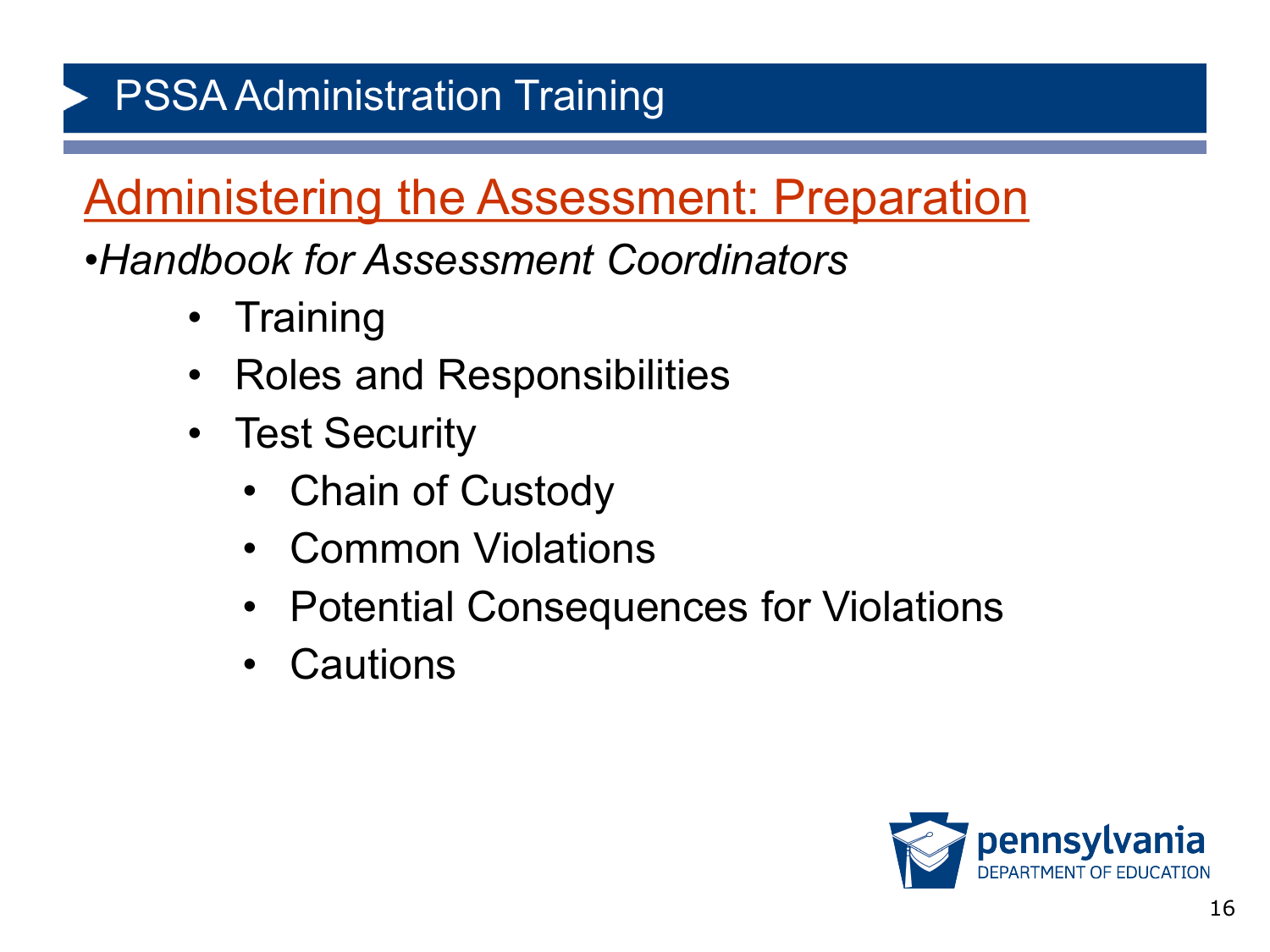### [Administering the Assessment: Training](http://www.education.pa.gov/K-12/Assessment%20and%20Accountability/PSSA/Pages/Test-Administrators-Materials.aspx)

- District Assessment Coordinator PDE and all PSTATs
- School Assessment Coordinator DAC and PSTATs for SACs and TAs
- Test Administrator/Proctor SAC and PSTAT for TAs
	- Pennsylvania State Test Administration Training
		- Go to [www.pstattraining.net](http://www.pstattraining.net/)
		- Technical Support Contact DRC at 844-734-1422 or [pstat@datarecognitioncorp.com](mailto:pstat@datarecognitioncorp.com)
- Other (General)
- *Test Security Certification* Documents (Appendices, *[Handbook for Assessment Coordinators](http://www.education.pa.gov/K-12/Assessment%20and%20Accountability/PSSA/Pages/Test-Administrators-Materials.aspx)*)

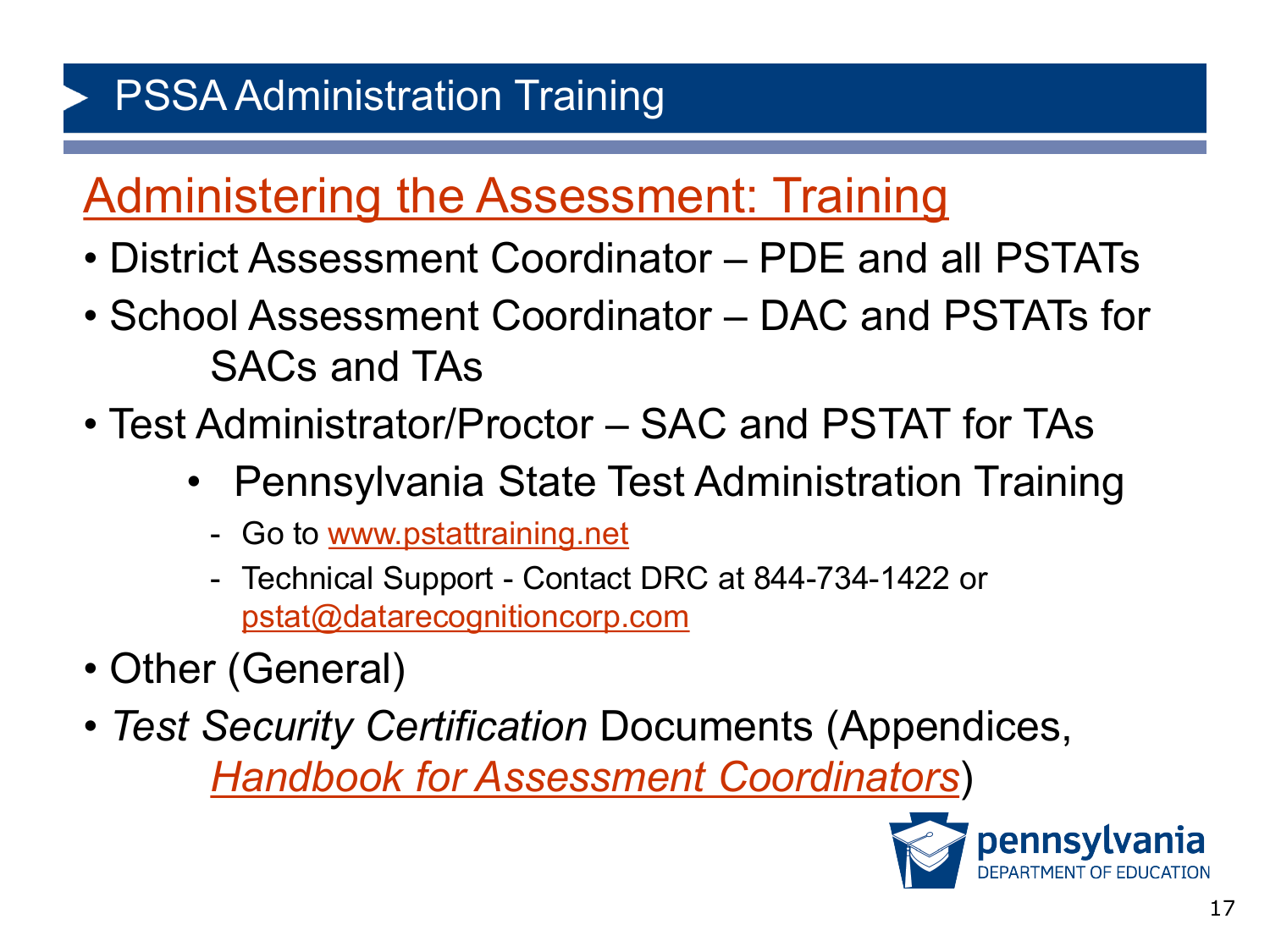Administering the Assessment: Roles and [Responsibilities of the District Assessment](http://www.education.pa.gov/K-12/Assessment%20and%20Accountability/PSSA/Pages/Test-Administrators-Materials.aspx) Coordinator (DAC)

- Attend required PDE training
- Complete the PSTAT for DACs, SACs and TAs
- Update *[DRC INSIGHT Portal](https://pa.drcedirect.com/)* accounts for district/school
- Review *Directions for Administration* manuals, *Handbook for Assessment Coordinators*, *Online User Guides* (if testing online), and *Handbook for Secure Test Administration*
- Review district procedures for home-schooled students
- Review district policy for handling cyber charter school requests to test students

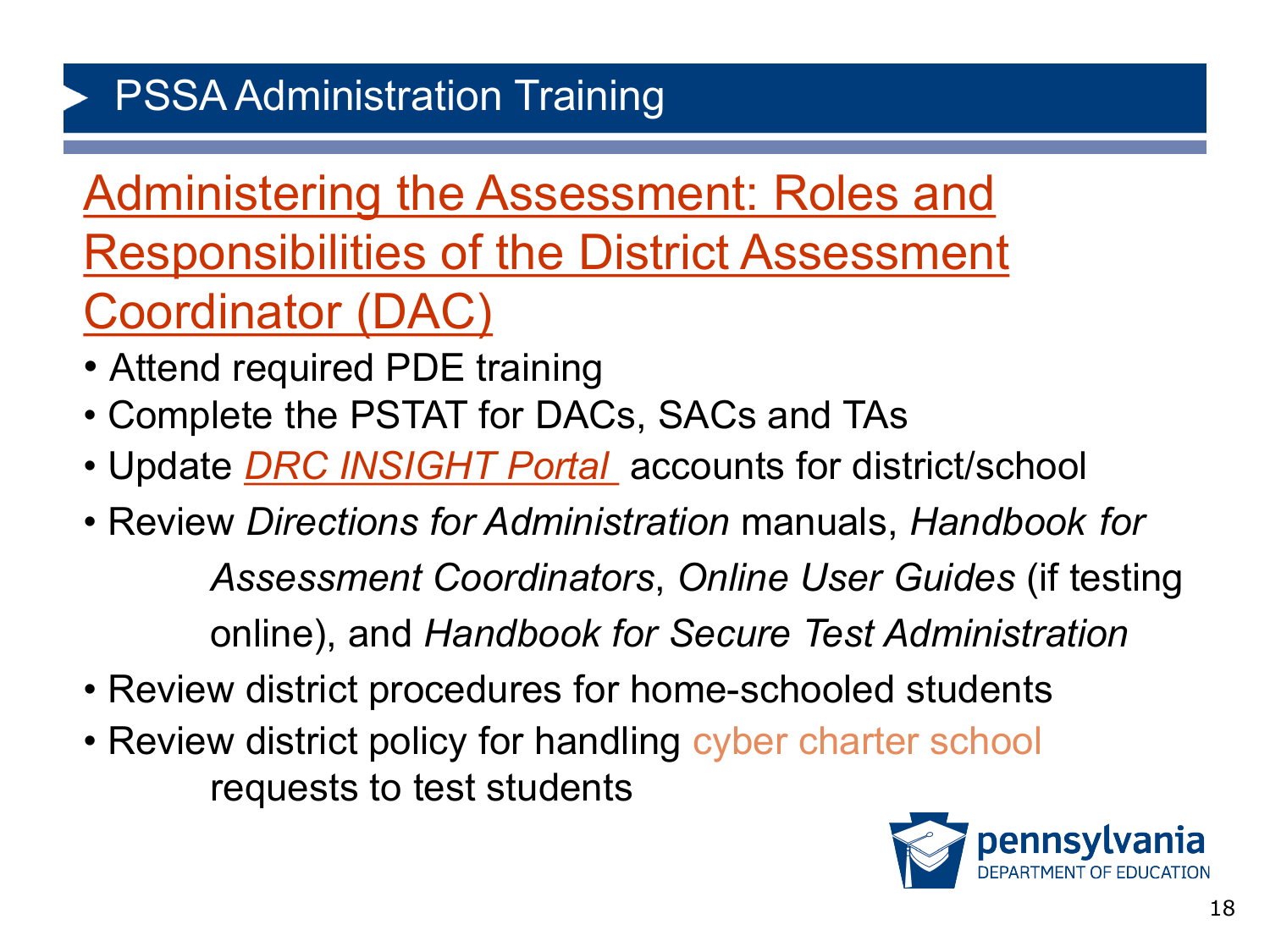- Train school assessment coordinators
	- Sign-in sheet
	- Agenda
- Receive and inventory tests
- Distribute tests to school assessment coordinator(s) (ship to district)
- Collect, inventory, package, and return tests to DRC (ship to district)
- Sign *Test Security Certification*
- Important: Report any suspected testing violations to PDE as soon as they occur

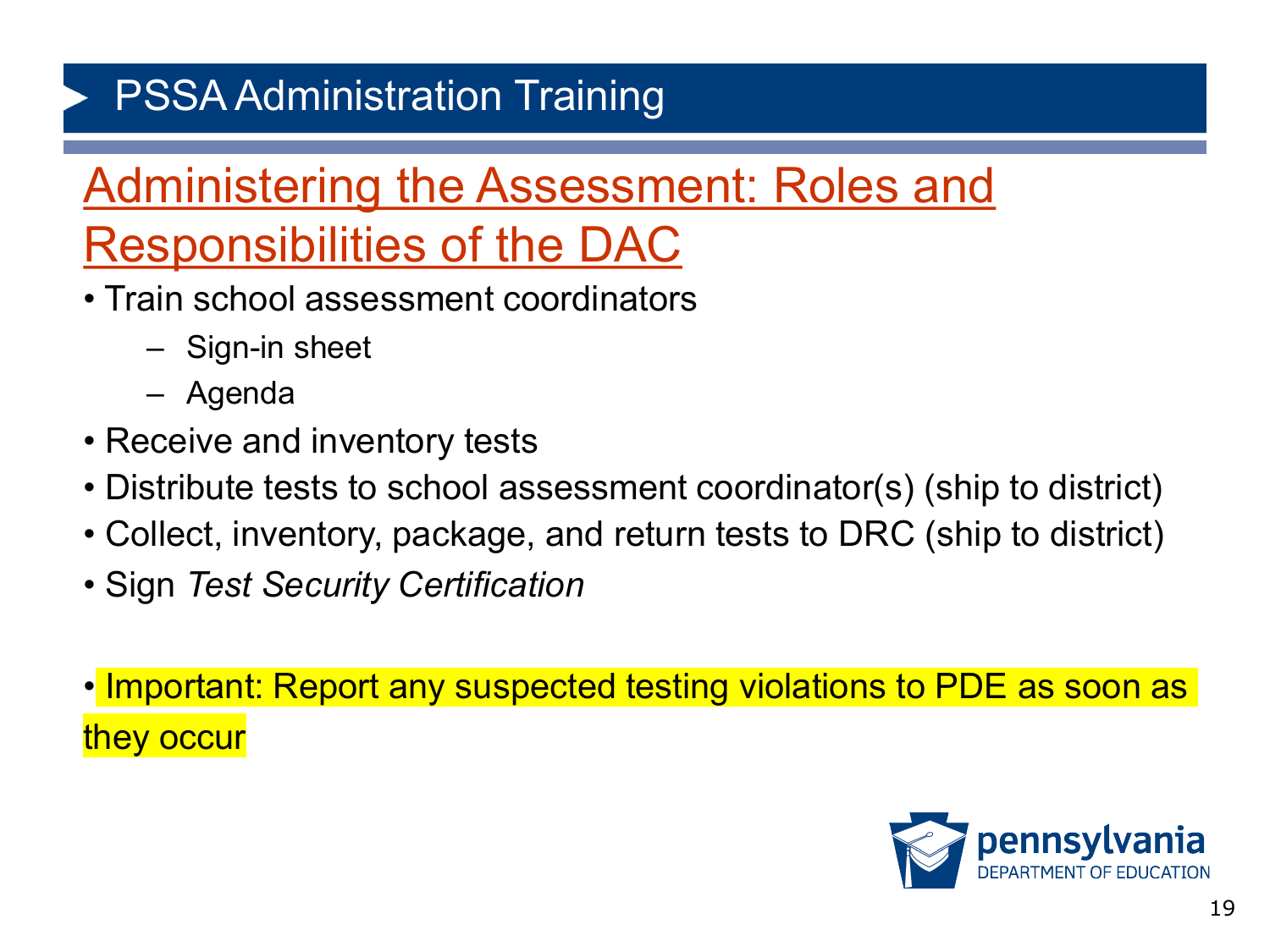### Administering the Assessment: Roles and **[Responsibilities of the School Assessment](http://www.education.pa.gov/K-12/Assessment%20and%20Accountability/PSSA/Pages/Test-Administrators-Materials.aspx)** Coordinator (SAC)

Fill in the bubbles on the back of the Answer Booklet with the initials of the TA or have your representative or the TAs fill in the bubbles.

- Attend mandatory training(s)
- Complete the PSTAT for SACs and TAs
- Review all *DFA*'s, the *HAC,* and *Handbook for Secure Test Administration*
- If testing online review *Online User Guides* and update *DRC INSIGHT Portal* [accounts for test administrators](https://pa.drcedirect.com/)
- Train test administrators and proctors

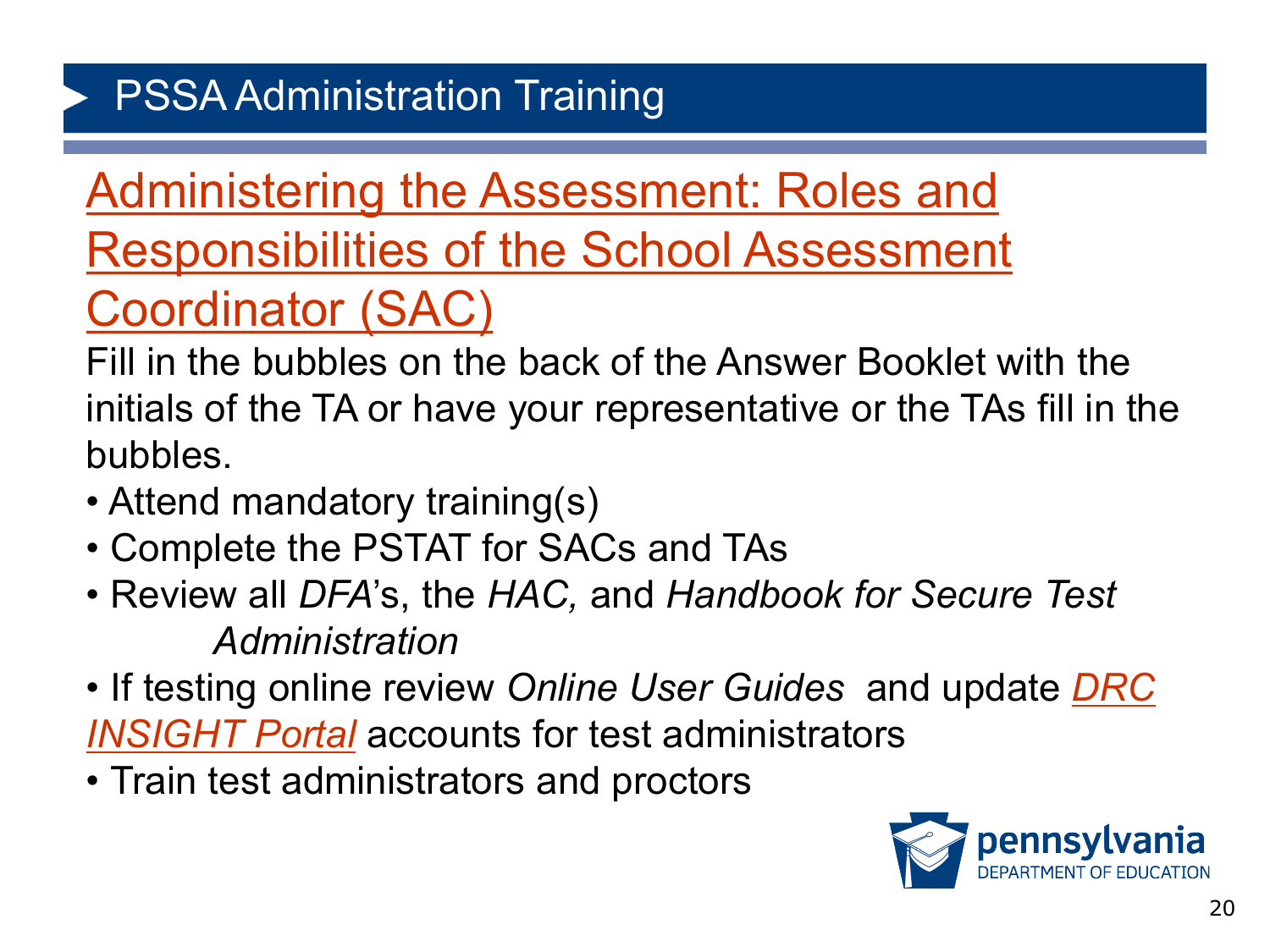- Create testing schedule, including:
	- ─ Schedule small group settings/extended time location
	- ─ Assign trained staff to supervise breaks for students and TAs and movement to other setting(s)
	- ─ Be prepared for parental requests to view the test (\*Must be done with a paper booklet)
- Create test sessions in *[DRC INSIGHT Portal](https://pa.drcedirect.com/)* (online)

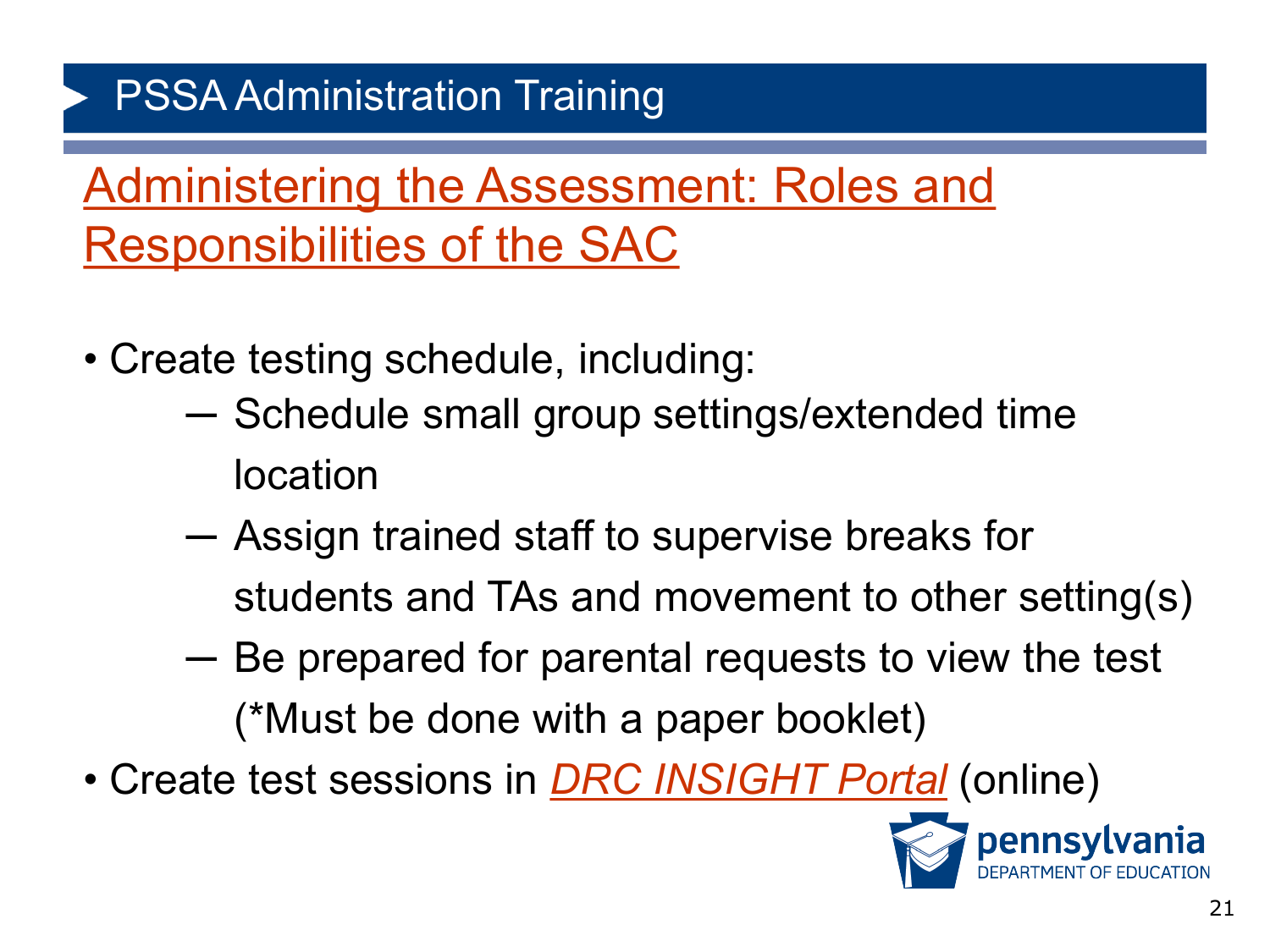- Make sure no prohibited materials are on the walls
- Receive tests from DAC or DRC
- Inventory tests for school and order additional materials if needed
- Put labels on test booklets (Do not open test booklets while doing this!)
- Distribute tests to test administrators on the day and time scheduled for test administration

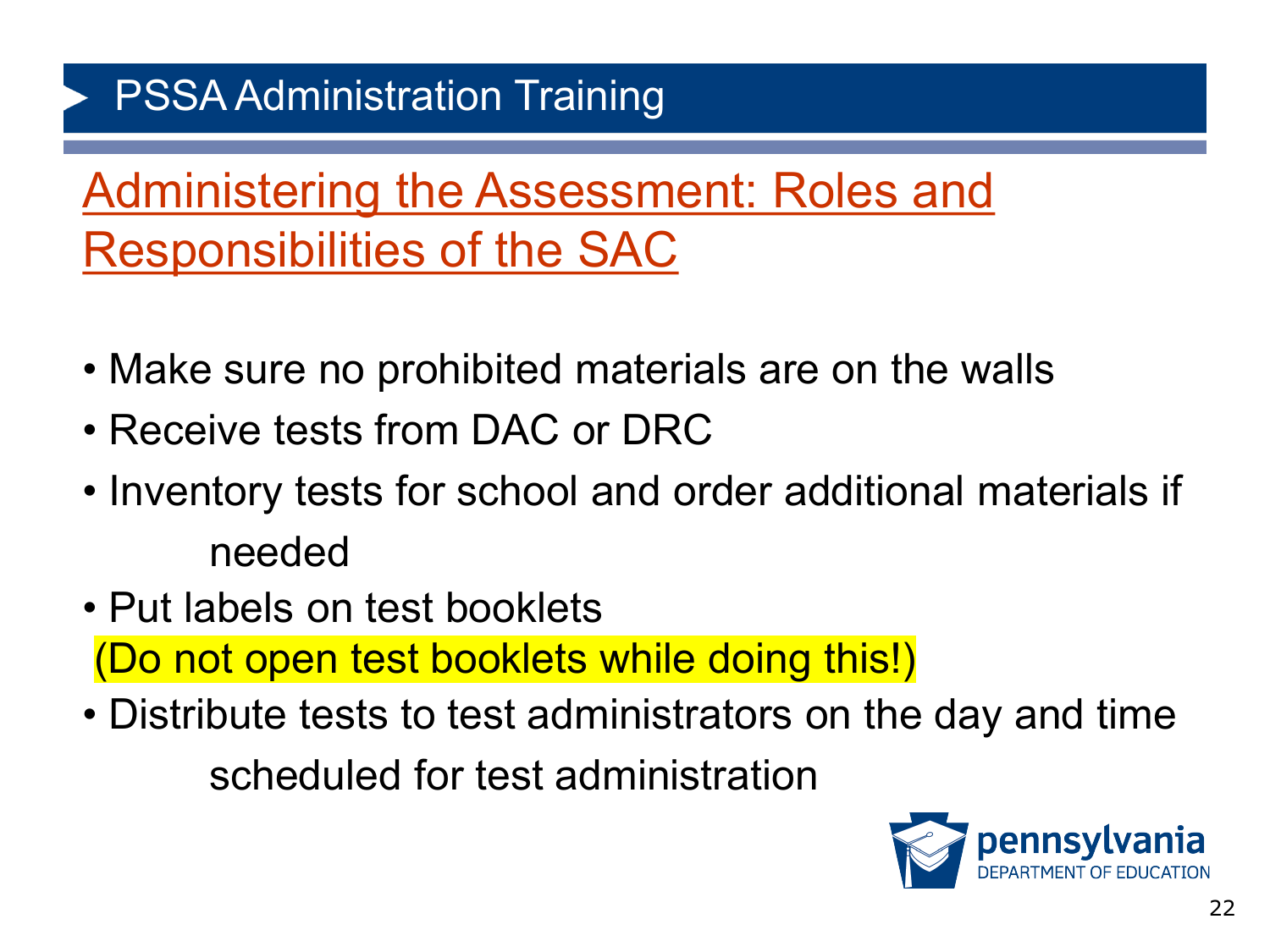- Monitor testing sessions
- Collect tests from test administrators
- Make sure tests are stored in a locked area with controlled and limited access
- Return all tests to DAC or DRC
- Sign *Test Security Certification Statement*

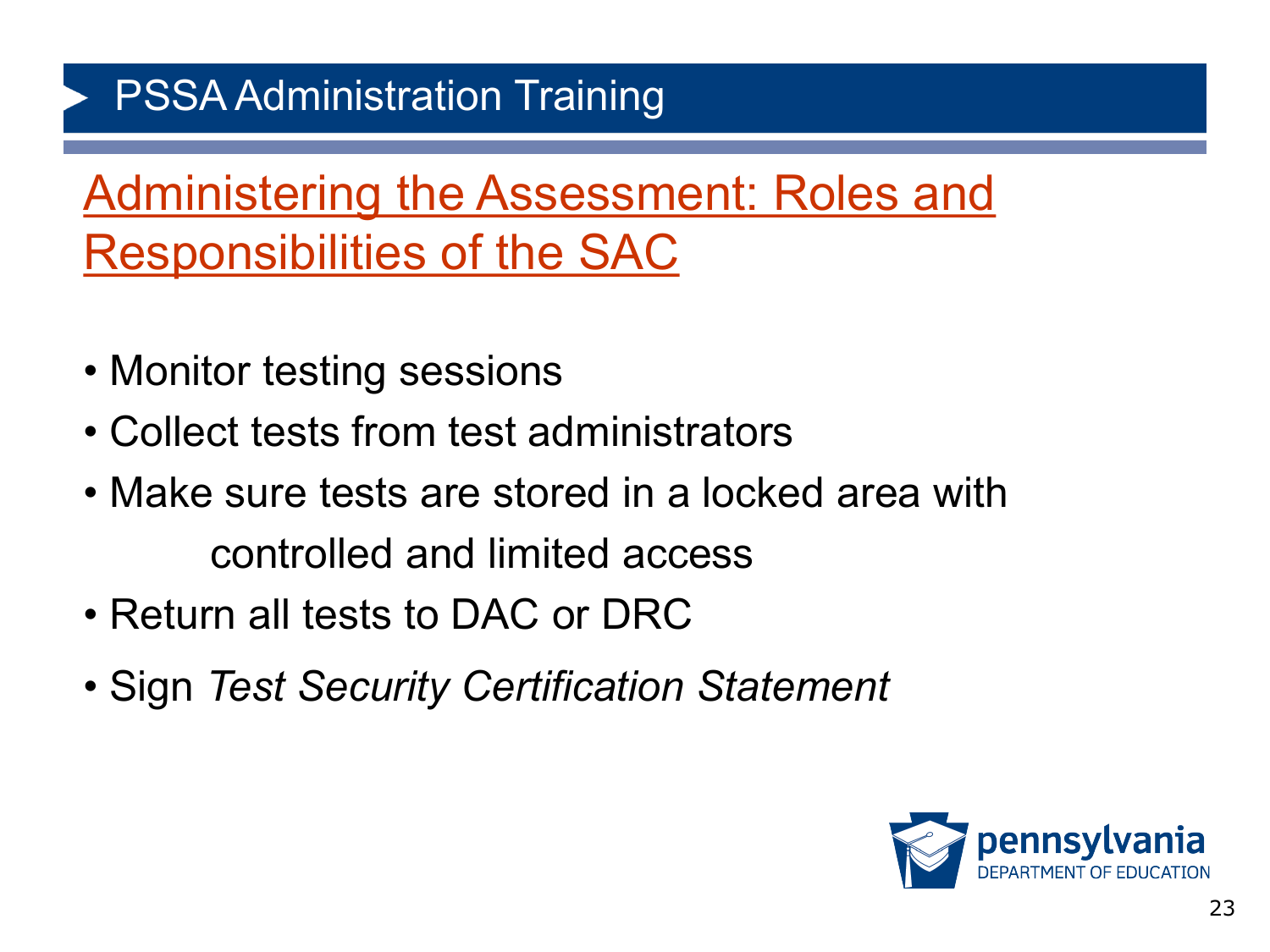- **Note**: TAs must be a member of the school/district staff (includes substitutes). No volunteers. Student teachers may be present in the testing room but may not be test administrators or proctors. Student teachers may **not** assist with test preparation duties.
- **Important**: Report any suspected testing violations immediately to the DAC

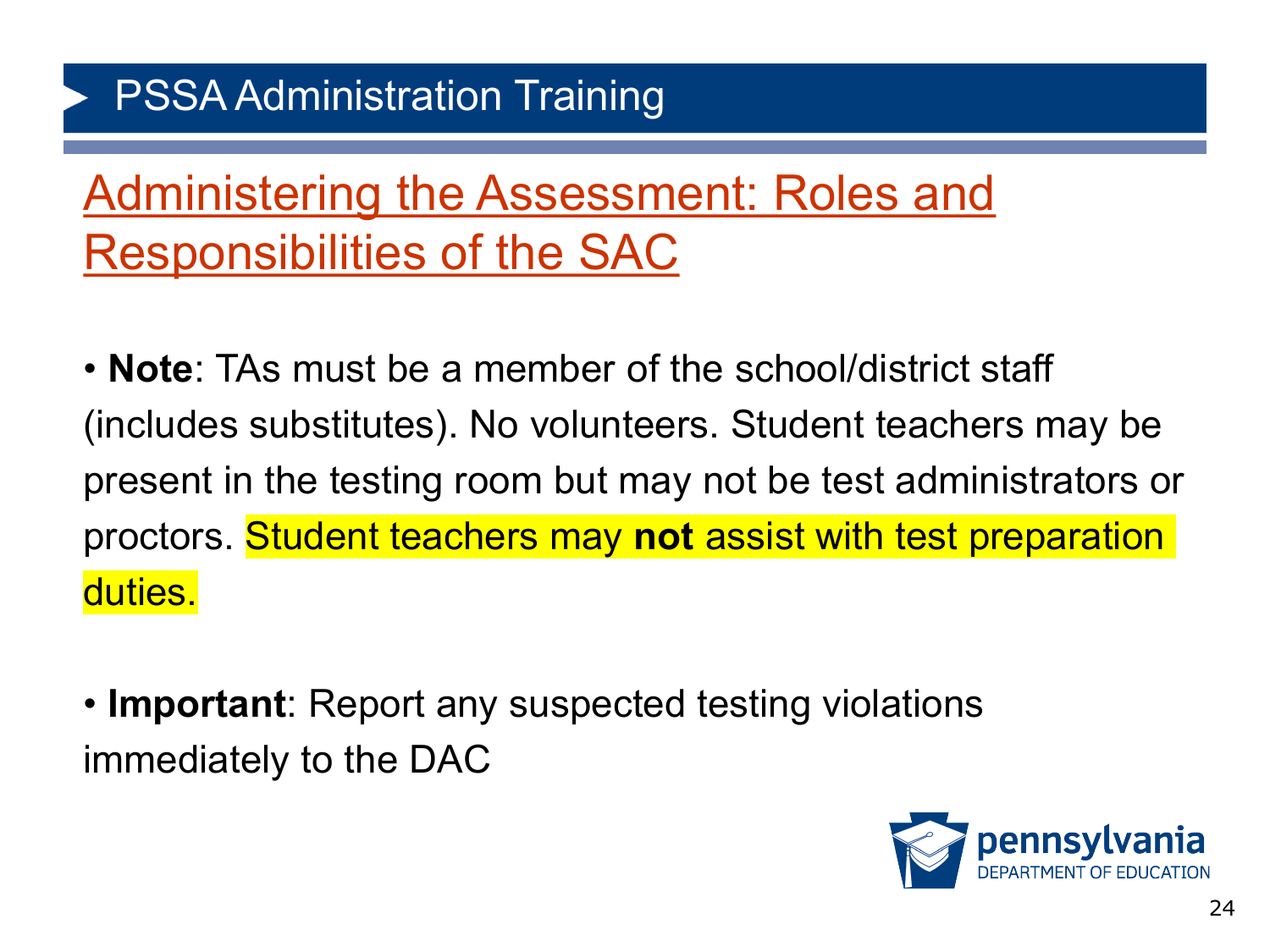Administering the Assessment: Roles and [Responsibilities of the Test Administrator \(TA\)](http://www.education.pa.gov/K-12/Assessment%20and%20Accountability/PSSA/Pages/Test-Administrators-Materials.aspx)

- Attend training led by the school assessment coordinator
- Complete the *Pennsylvania State Test Administrator Training* (PSTAT)
- Review applicable *Directions for Administration, Online User Guides* (if testing online), and *Handbook for Secure Test Administration*
- Be familiar with and follow all testing protocols stated in test security documents

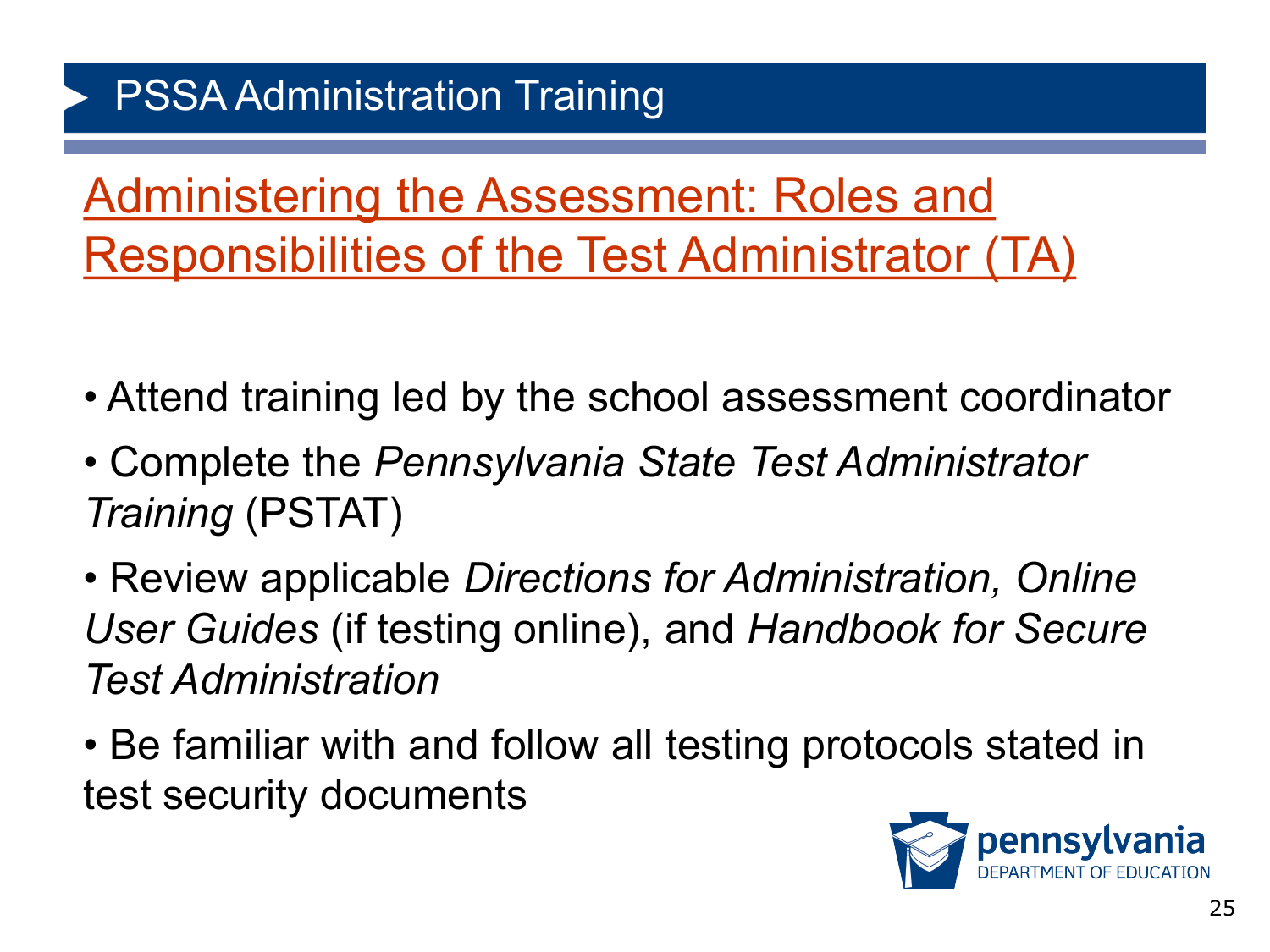- Make sure students understand the *Code of Conduct for Test Takers*
- Create a seating chart
- Ensure students are familiar with testing procedures
- Collect electronic devices
- Answer any questions students may have about test directions and procedures
- Actively monitor the test session
- Maintain a calm, quiet environment during testing

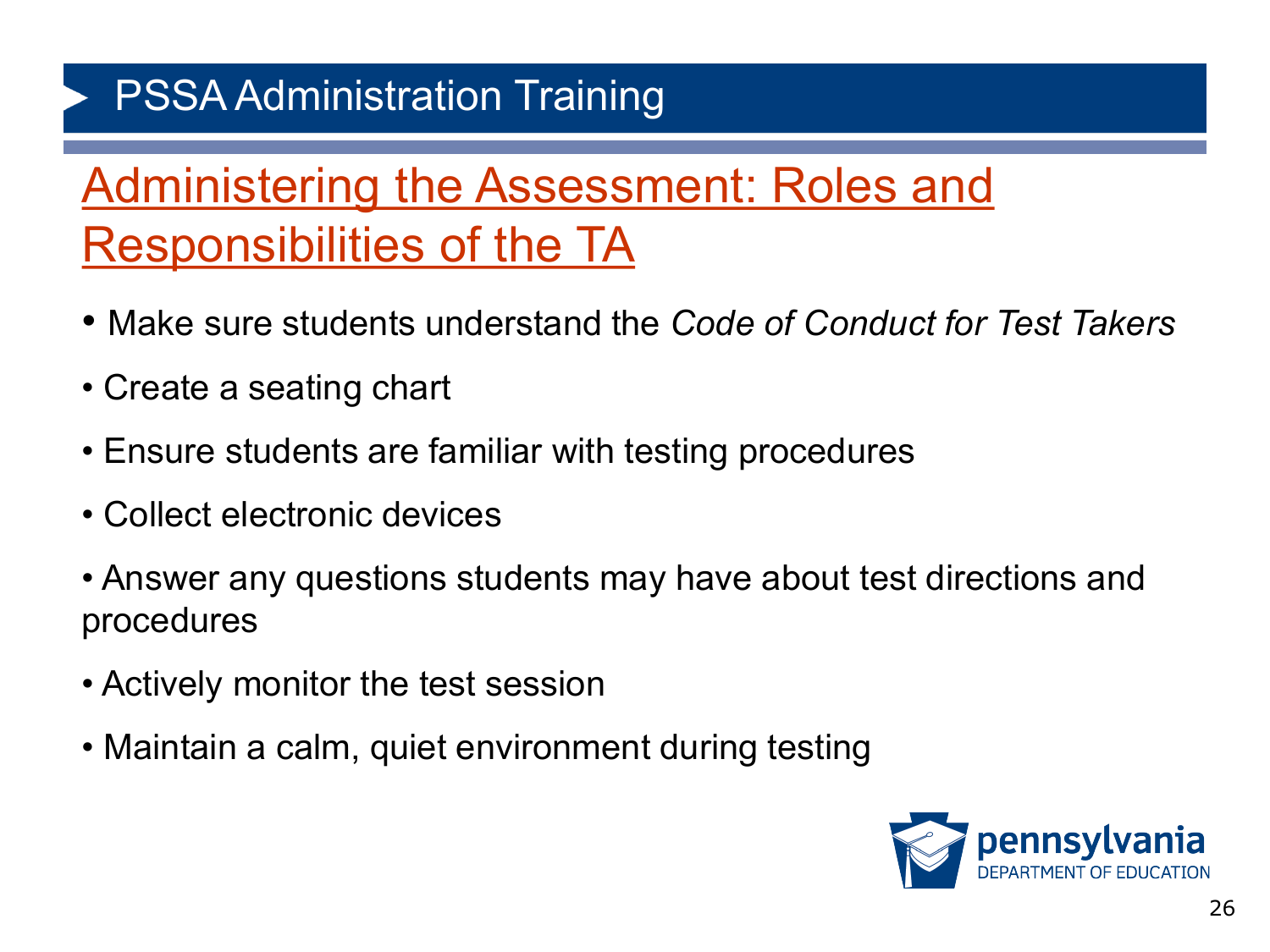### [Administering the Assessment: Roles and](http://www.education.pa.gov/K-12/Assessment%20and%20Accountability/PSSA/Pages/Test-Administrators-Materials.aspx)  Responsibilities of the TA

- Collect test materials as soon as a student indicates he or she is finished
- Collect and return test books to the SAC when testing is complete
- Sign the *Test Security Certification* Statement

**Important**: Report any suspected testing violations immediately to the SAC

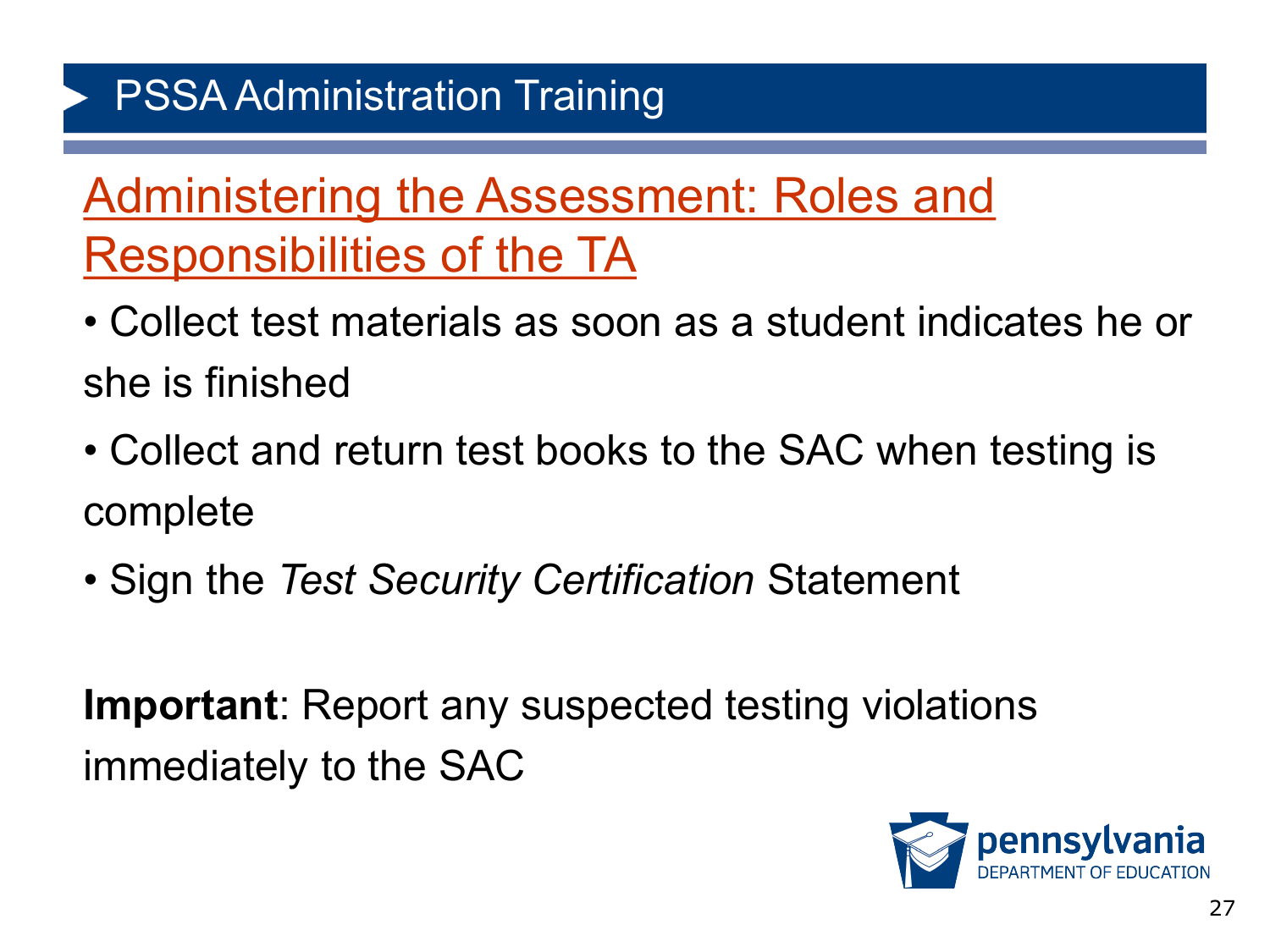#### *PASecureID* Distribution List

- School assessment coordinators must generate a list(s) of students *by PAsecureID* to show all students taking the Keystone Exams
- The list must include for each student the test administrator's name, school, year, and subject being administered
- Student names should **not** be included on this list
- All lists must be retained at the district/school for at least three years and be available when requested by PDE

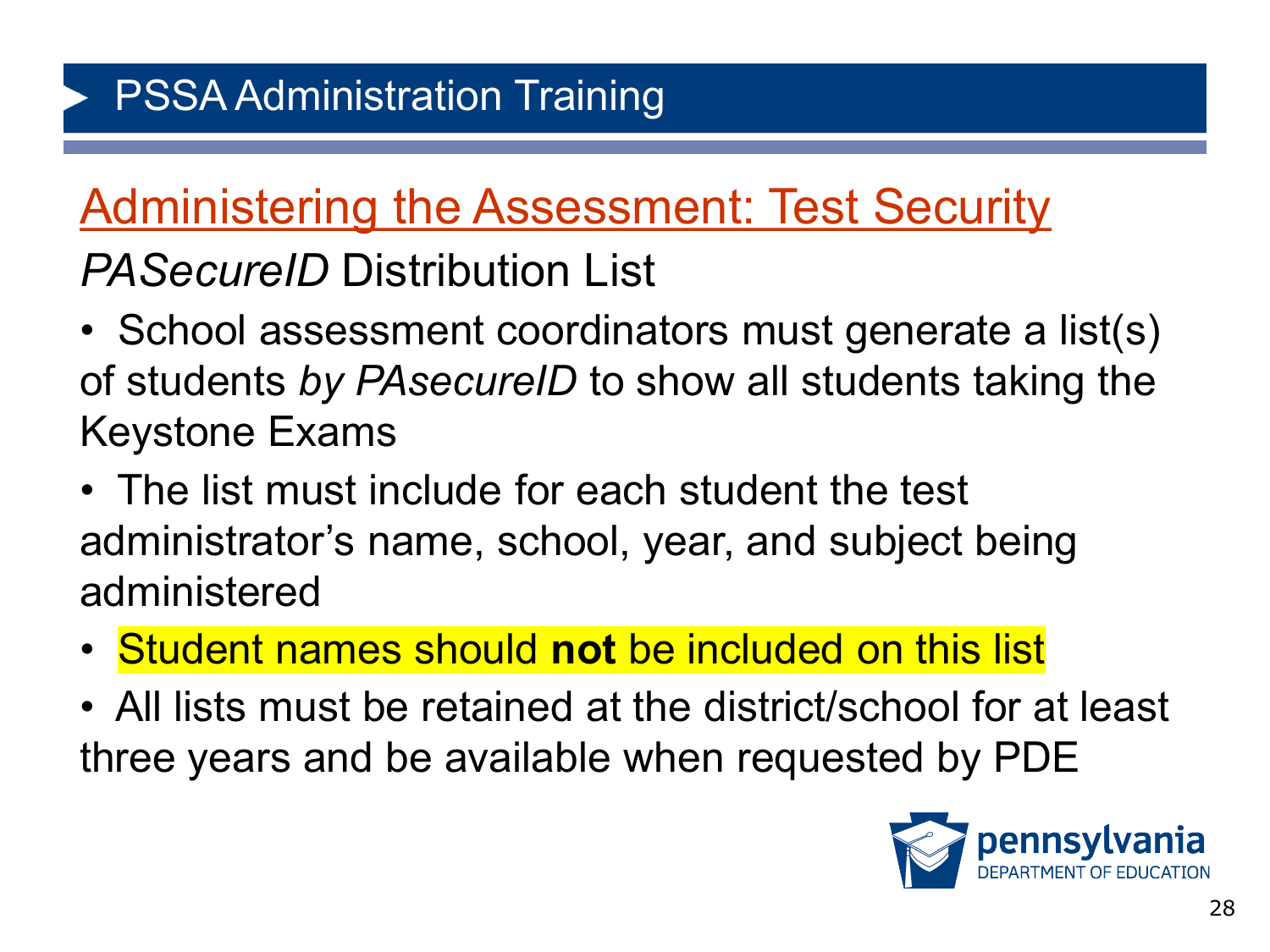- The assessments rely on the measurement of individual achievement. Any deviation from assessment procedures is strictly prohibited and will be considered a violation of test security
- School personnel who are involved in the assessment program must maintain the security of all assessment materials at all times
- Test administrators should not have assessment materials in their possession at any time other than during the actual assessment administration

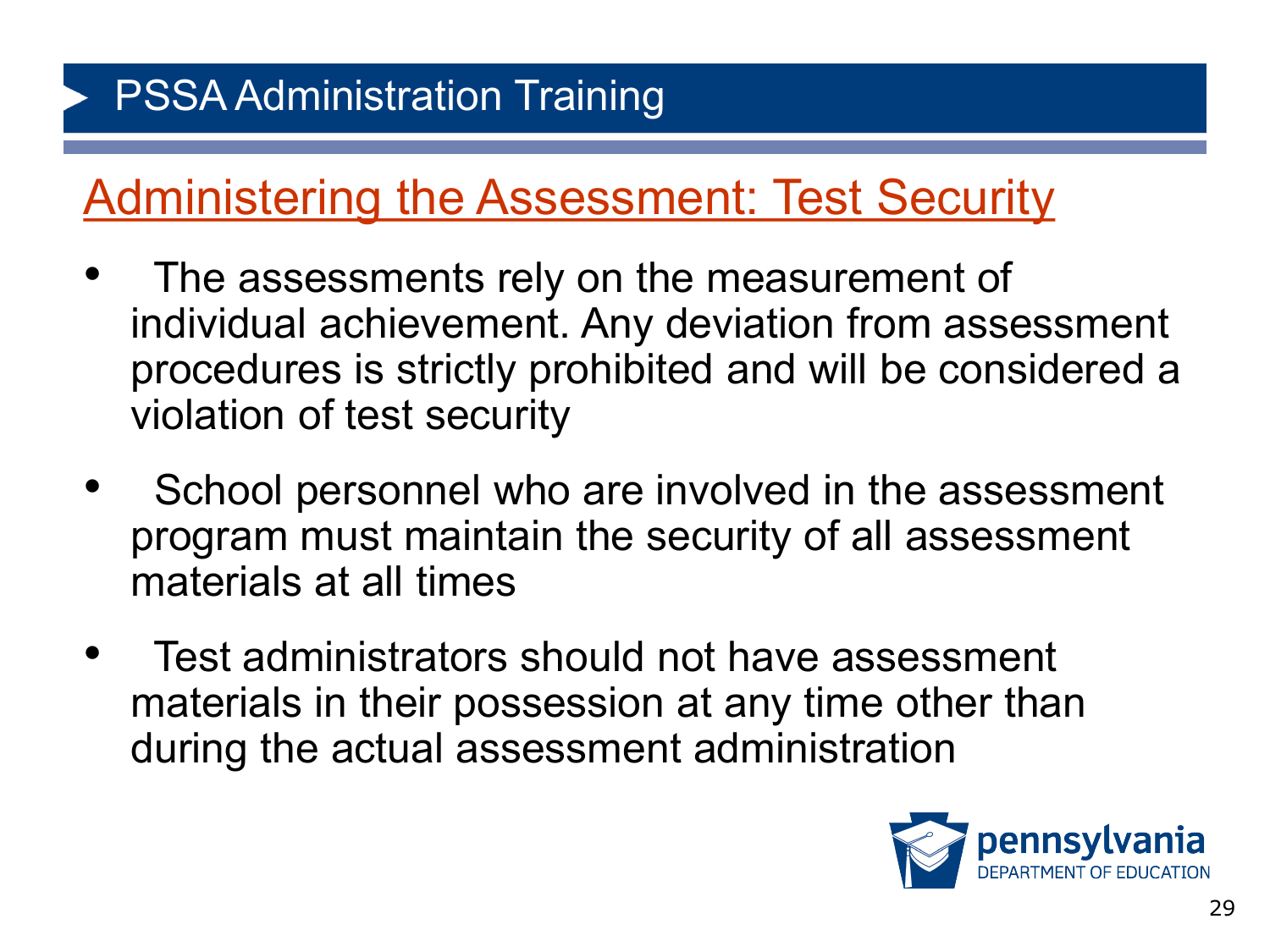#### *Test Security Certifications*

- The *Test Security Certification*s must be signed after the assessments are administered. They are provided in Appendices of *Handbook for Assessment Coordinators*
- All individuals handling secure materials must sign a *Test Security Certification* Statement, including but not limited to the DAC, SAC, all TAs and proctors.
- The chief school administrator must retain all certification statements for at least three years
- Do not return these forms to DRC or to PDE

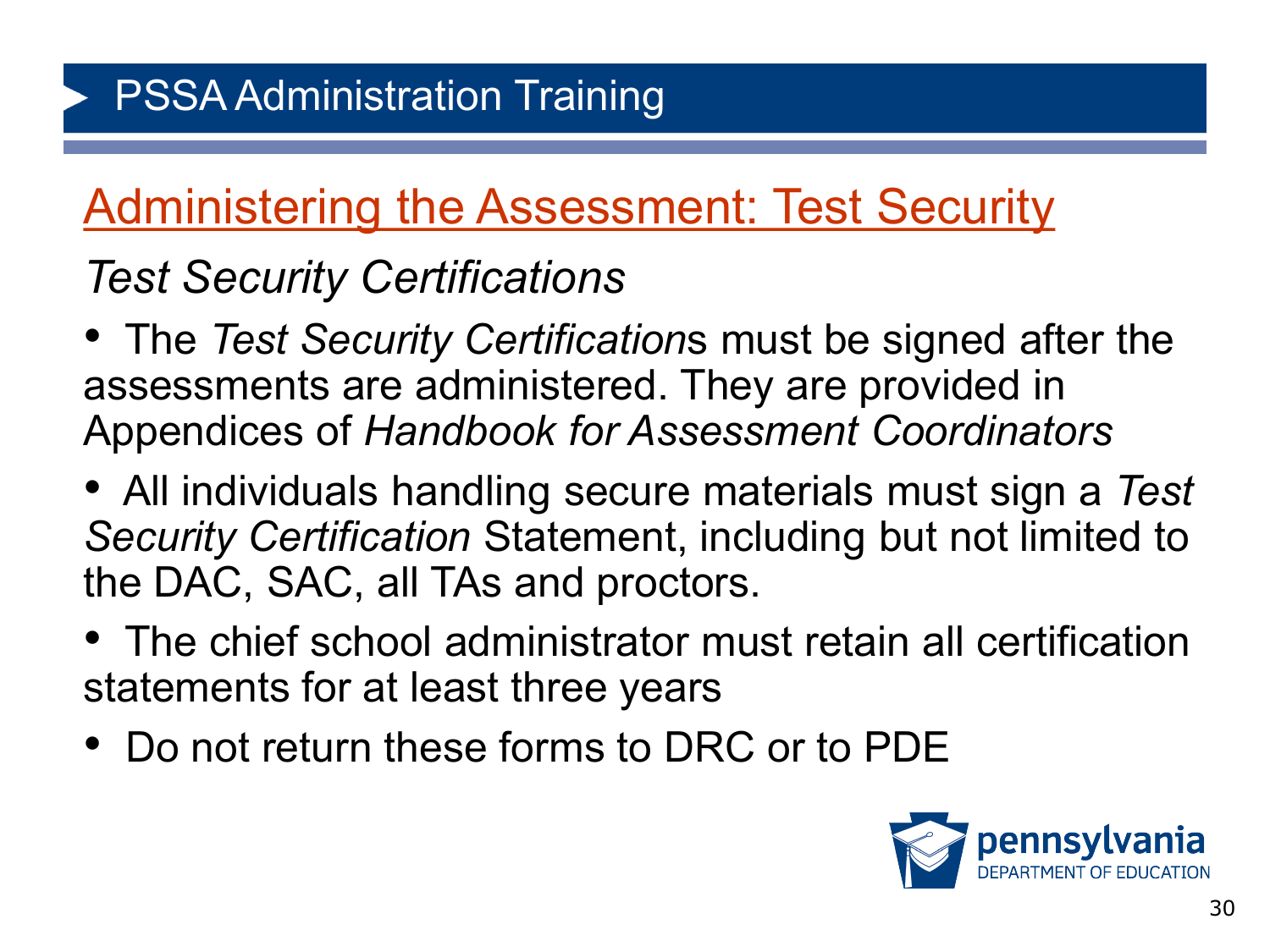#### *Test Security Certification*s

If an individual does not sign the appropriate *Test Security Certification* Statement, the chief school administrator must provide PDE's Bureau of Curriculum, Assessment and Instruction with a written explanation of the reason or reasons why the certification was not executed. The explanation must provide a description of the action taken by the chief school administrator in response to the failure to sign the statement.

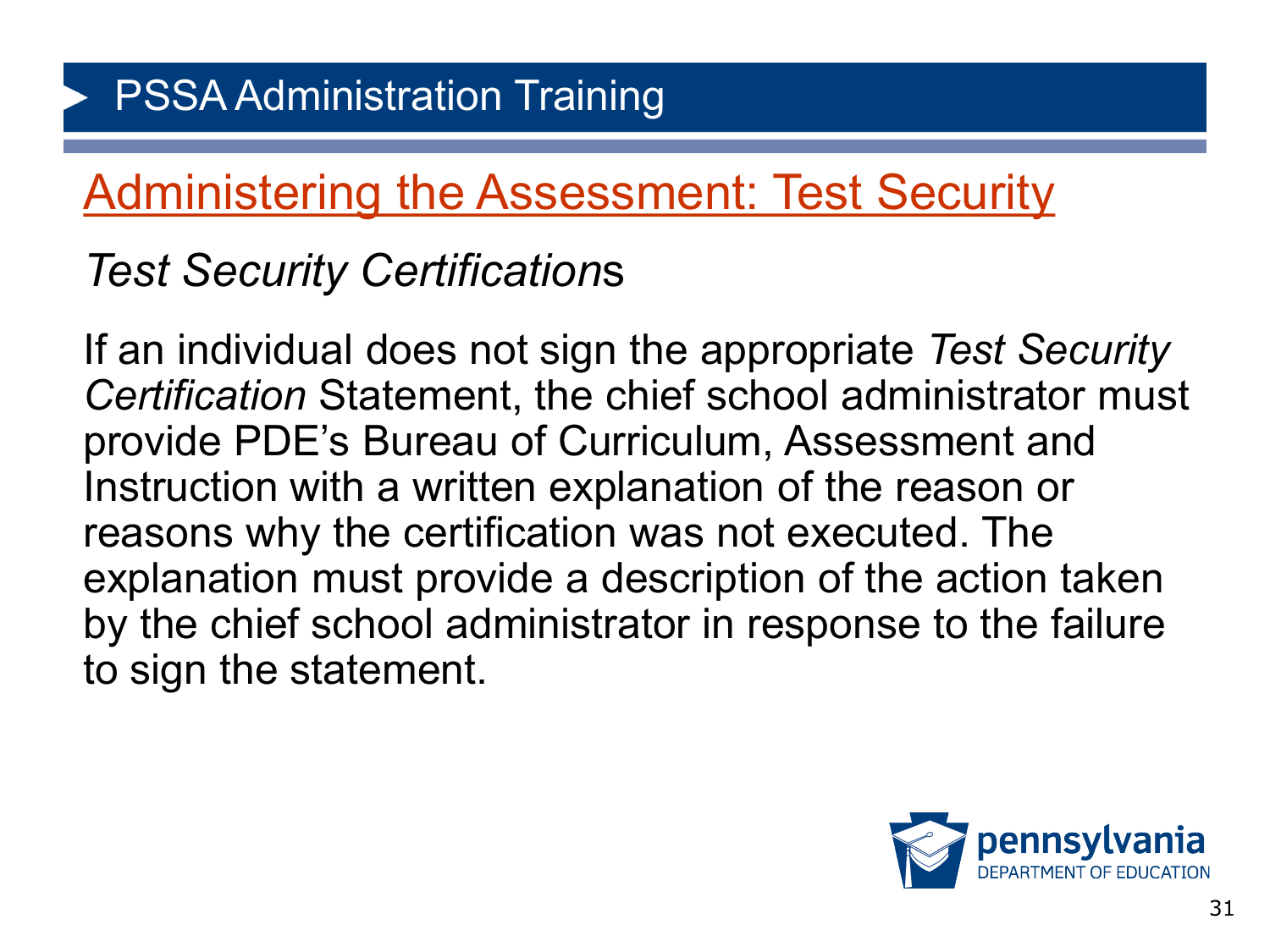### [Administering the Assessment: Chain of Custody](http://www.education.pa.gov/K-12/Assessment%20and%20Accountability/PSSA/Pages/Test-Administrators-Materials.aspx)

- Tests must be secured and accounted for at all times
- DACs must inventory the tests as soon as they arrive in the district and keep them in a locked storage area that has limited access
- SACs must inventory the tests as soon as they arrive in the school and keep them in a locked storage area that has limited access
- Test administrators must not receive any test booklets until the test is to be administered
- A sign-out/sign-in sheet must be used and maintained (for 3 years) by the SAC for test distribution and collection

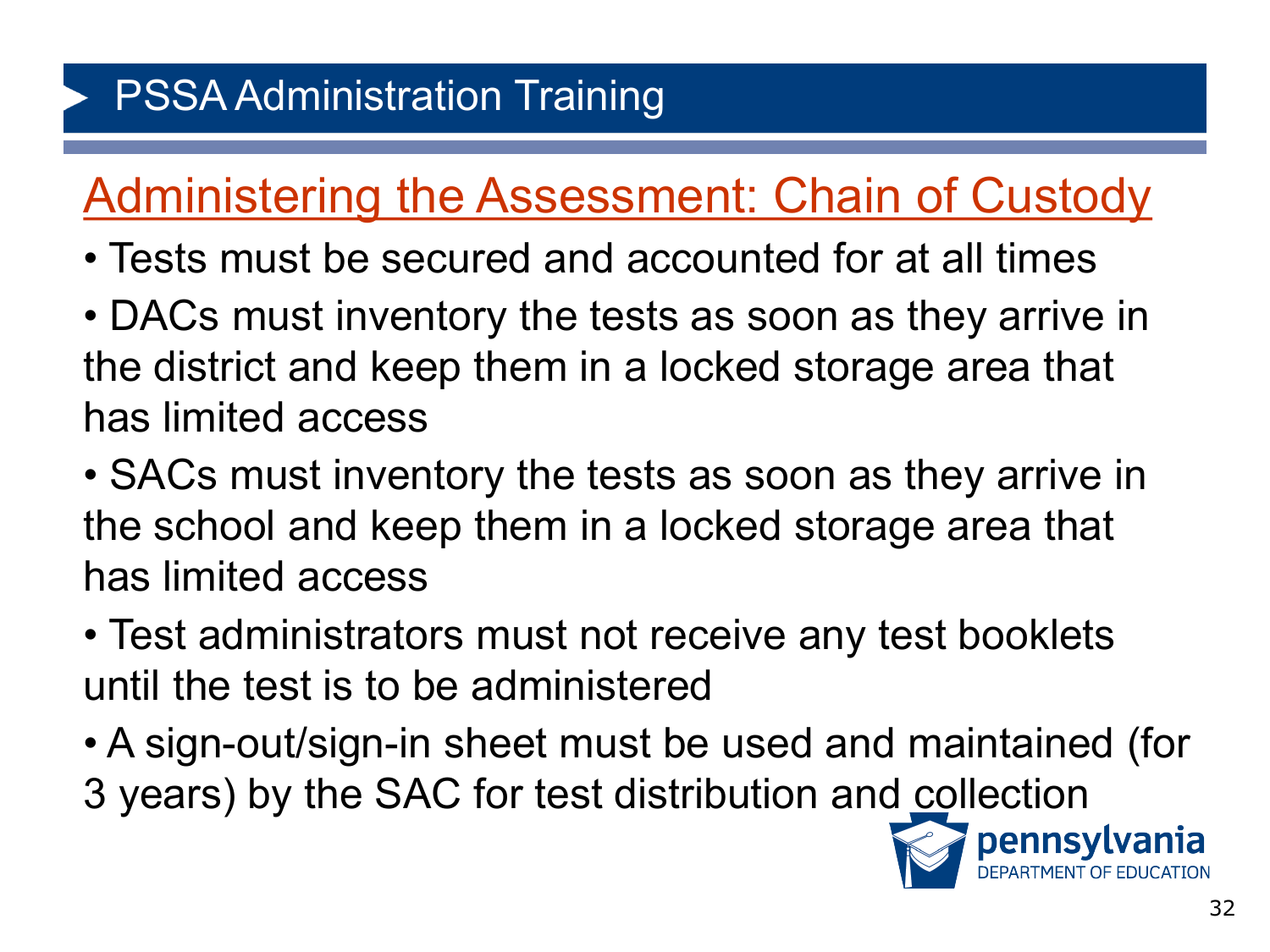### [Administering the Assessment: Chain of Custody](http://www.education.pa.gov/K-12/Assessment%20and%20Accountability/PSSA/Pages/Test-Administrators-Materials.aspx)

- Tests must be collected by the school assessment coordinator as soon as a testing session is completed
- Tests must be stored in a locked storage area
- Only people who require access to the tests should have a key to the storage area
- Samples of the test booklets are **NOT** to be furnished to test administrators as part of the training

**Note**: PDE recommends that tests be counted by the school assessment coordinator and/or designee(s) in the presence of the test administrator during distribution and collection of test materials.

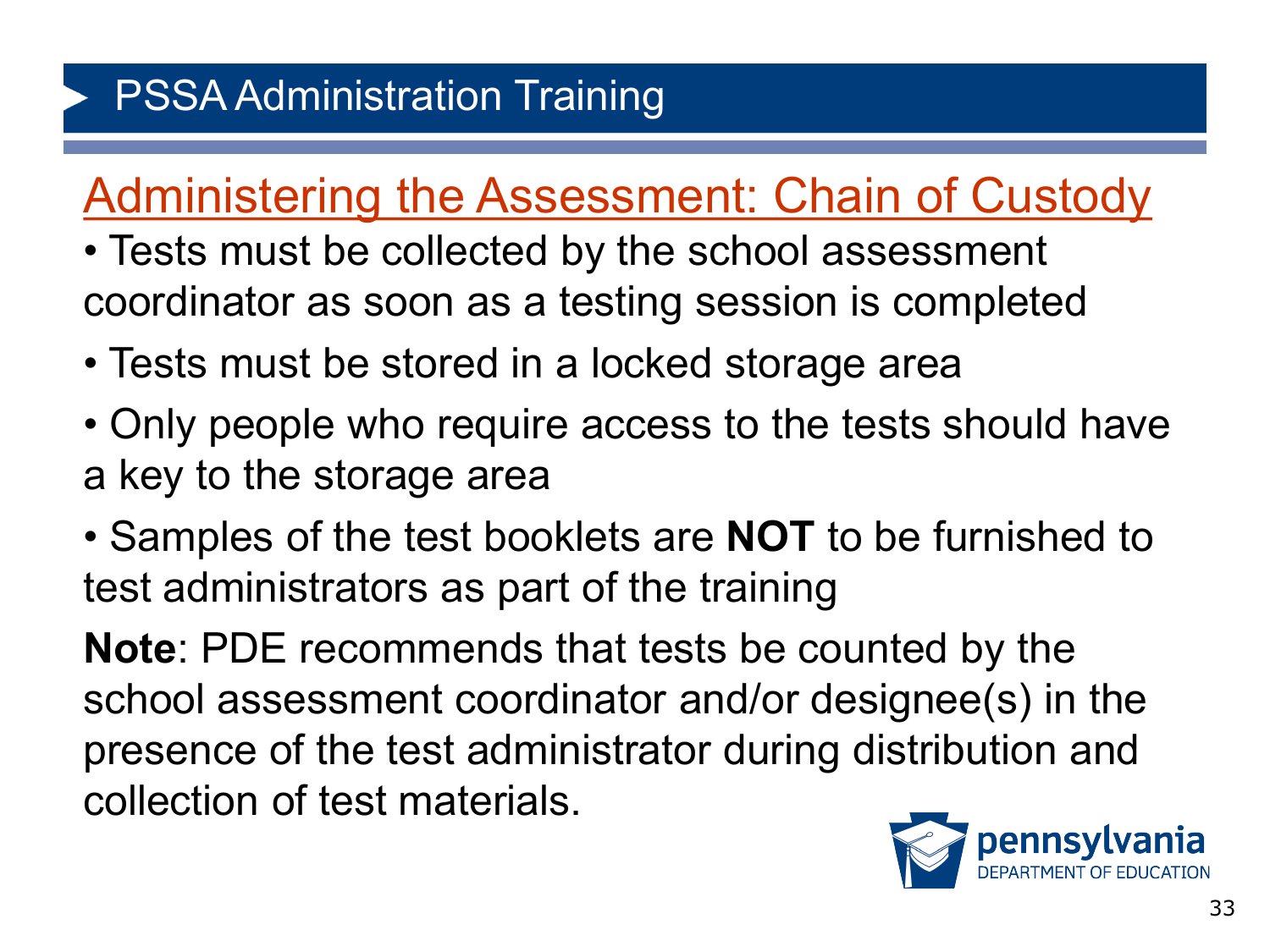### [Administering the Assessment: Testing Violations](http://www.education.pa.gov/K-12/Assessment%20and%20Accountability/PSSA/Pages/Test-Administrators-Materials.aspx)

The following are examples of testing violations:

- Misuse of accommodations (e.g., reading the math test to the entire class; reading aloud the reading test)
- "Under" proctoring (e.g., inadequately monitoring the testing session)
- "Over" proctoring (e.g., reminding a student without the appropriate accommodation to answer a specific question)
- Changing answers or encouraging students to change their answers
- Returning test materials to students to complete or enhance answers
- Viewing secure test material

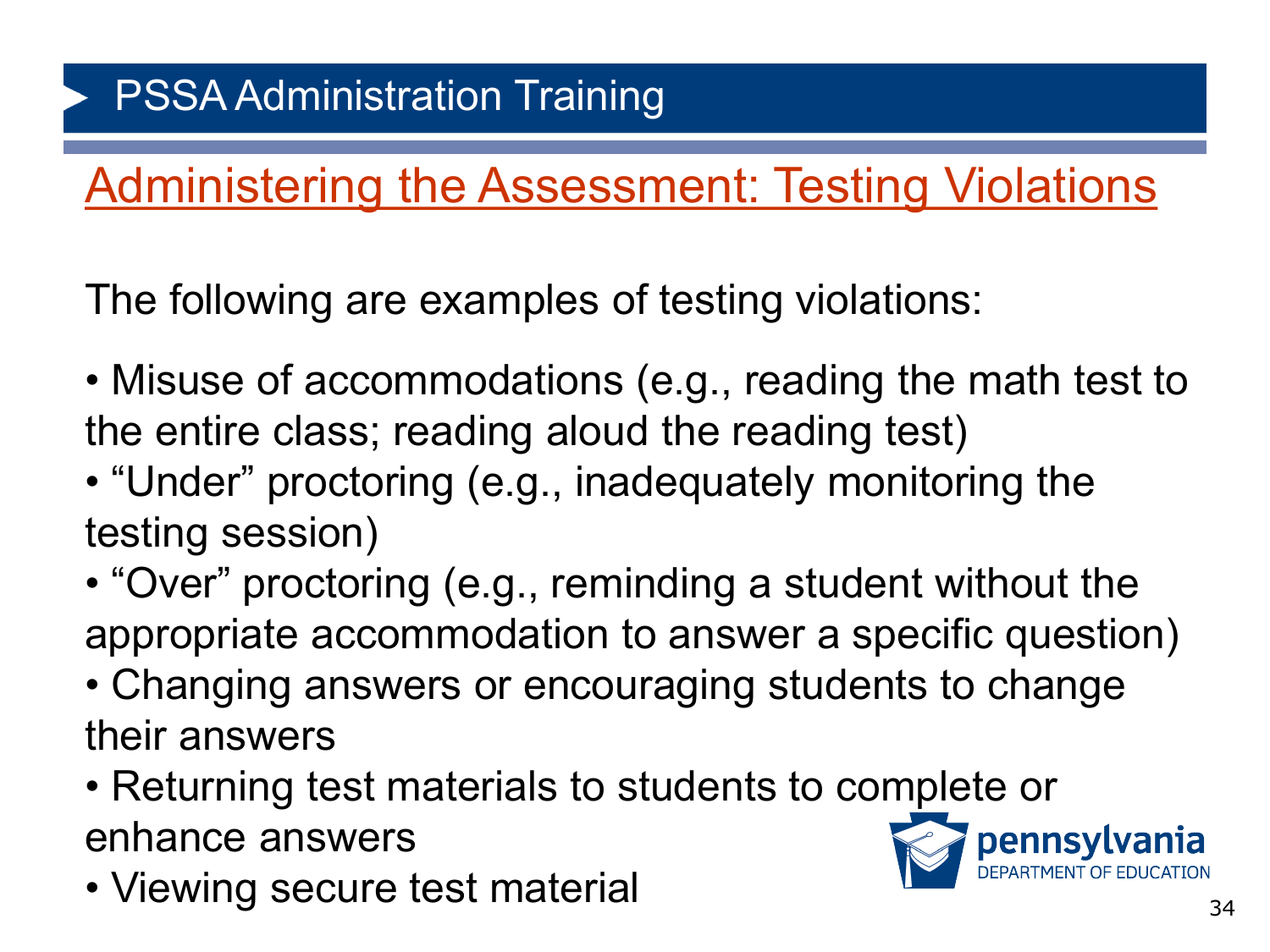### [Administering the Assessment: Testing Violations](http://www.education.pa.gov/K-12/Assessment%20and%20Accountability/PSSA/Pages/Test-Administrators-Materials.aspx)

- Discussing the test or test questions with students
- Reading aloud a math question or answer choice when doing so cues the correct answer
- Not removing or covering instructional materials visible to test takers
- Allowing students to possess cell phones during testing
- Giving content reminders to students (e.g., "Remember, we covered this last week.")
- Allowing students to have devices in the testing room that take pictures
- Copying or recording any part of the secure test materials

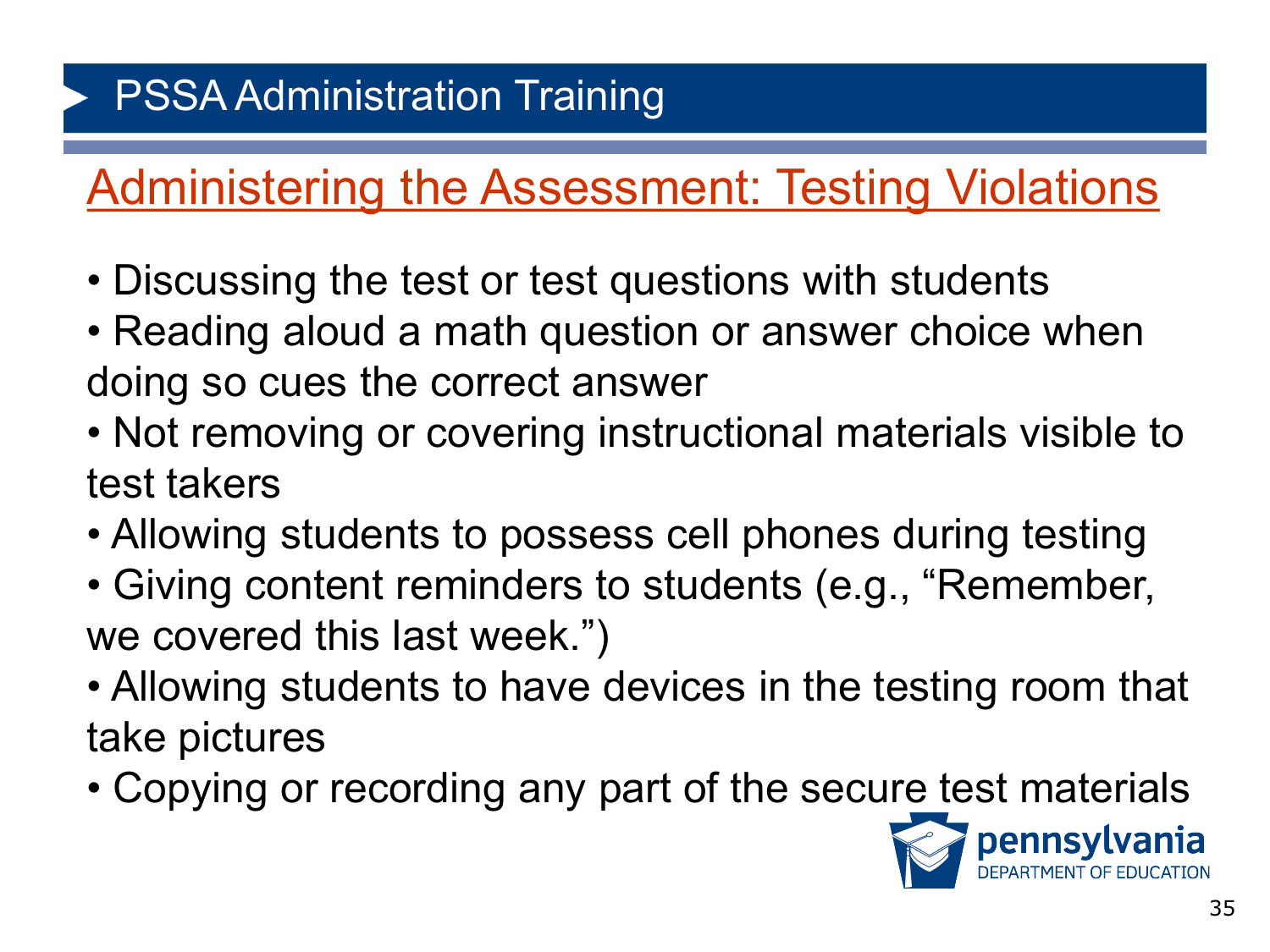Administering the Assessment: Potential

[Consequences of Violations for Educators](http://www.education.pa.gov/K-12/Assessment%20and%20Accountability/PSSA/Pages/Test-Administrators-Materials.aspx)

- Consequences to be determined by LEA
	- Verbal reprimand
	- Written reprimand
	- Suspension with or without pay
	- Termination
- Revocation of certification
- Criminal charges

All personnel should be made aware of potential consequences prior to testing.

**All test security violations must be reported to PDE immediately.**

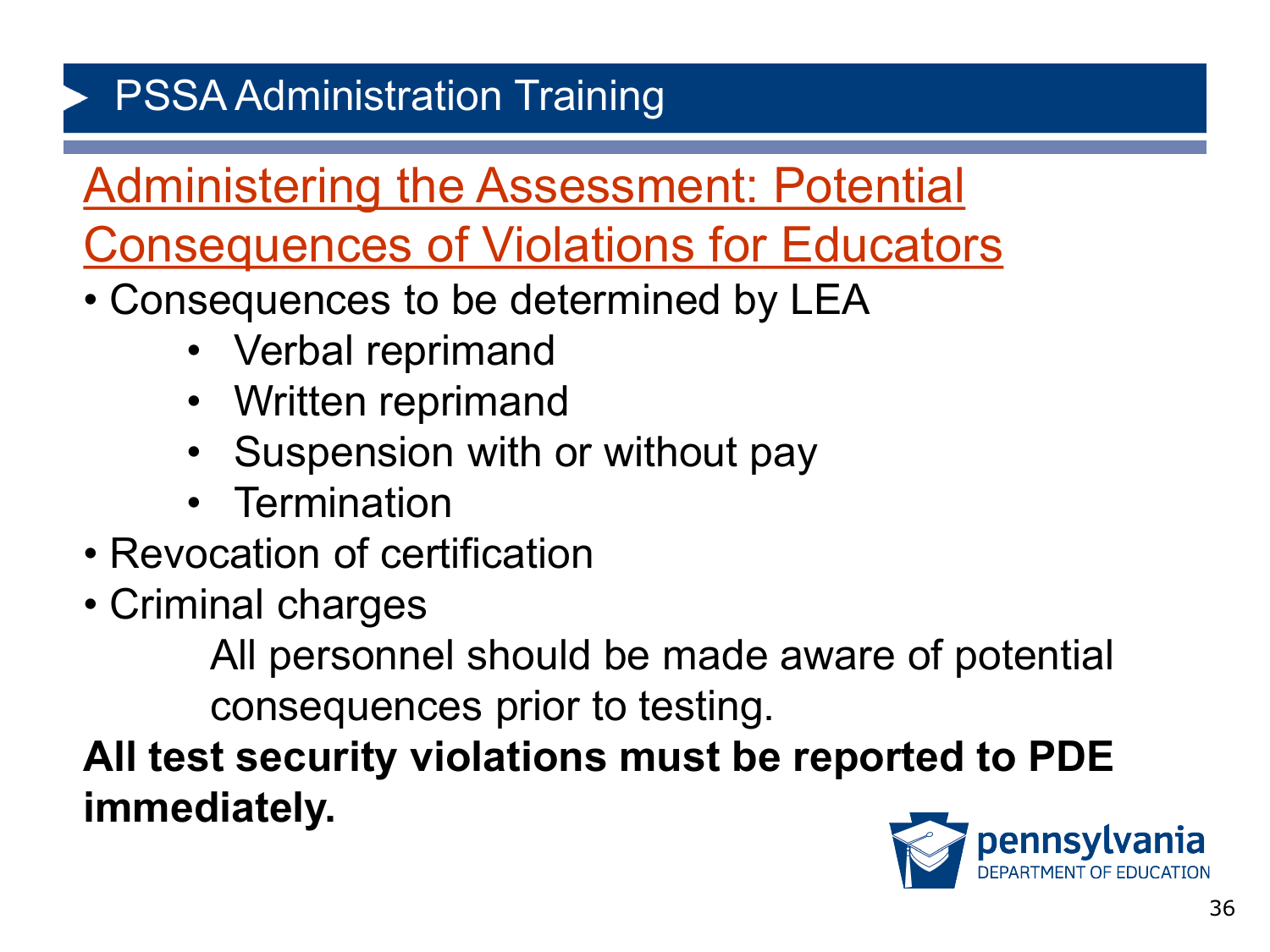### Administering the Assessment: Potential

[Consequences of Violations for Students](http://www.education.pa.gov/K-12/Assessment%20and%20Accountability/PSSA/Pages/Test-Administrators-Materials.aspx)

- "Do Not Score" label will be placed on the student's answer booklet and the student must retake the exam during the same testing window in order to receive a score
- Other consequences for students violating test security are up to the individual LEA
- Students should be made aware of all consequences prior to testing

**All test security violations by students must be reported to PDE immediately except cell phone violations where the security of the test was not compromised.**

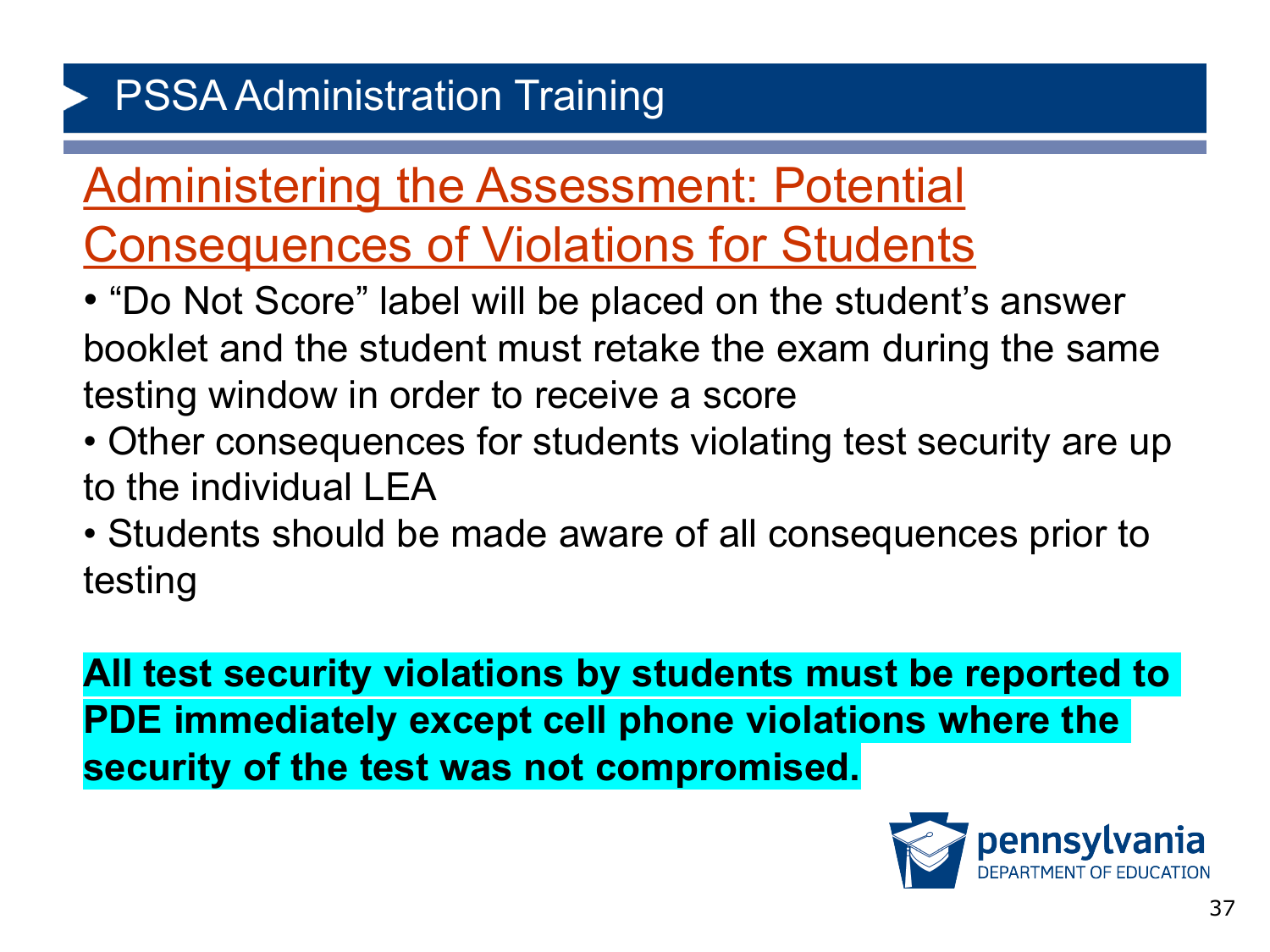### [Administering the Assessment: Reminders](http://www.education.pa.gov/K-12/Assessment%20and%20Accountability/PSSA/Pages/Test-Administrators-Materials.aspx)

- Do actively proctor the test but do not over proctor
- Do encourage the class to check their answers but do not encourage specific students to check their answers
- Do report all prohibited actions
- Do ensure students sitting next to each other have different test form numbers
- Do cover all materials on the walls that relate to tested content
- •Do read the Code of Conduct for Test Takers to the students at least one day prior to testing
- Do not review student test or answer booklets (except as stated in the *Directions for Administration* and the *Accommodations Guidelines*)
- Do not provide answers to students

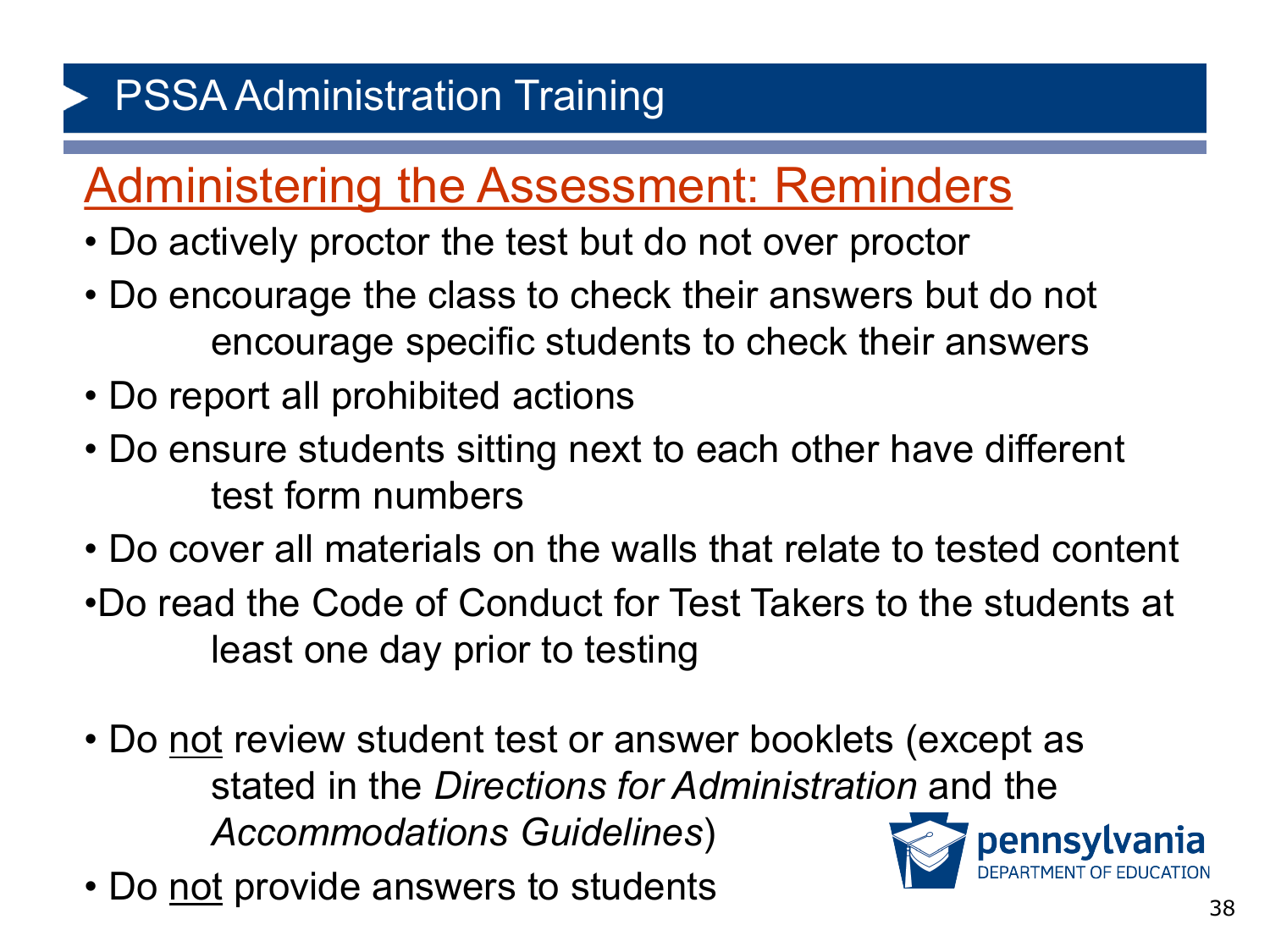### [Administering the Assessment: Reminders](http://www.education.pa.gov/K-12/Assessment%20and%20Accountability/PSSA/Pages/Test-Administrators-Materials.aspx)

- Do not assist, direct, or counsel students during the administration of the test in any way that would influence student answers
- Do not alter, influence, or interfere with a test response in any way, fill in any unanswered item, or instruct a student to do so
- Do not discuss or provide feedback regarding test items
- Do not direct students to use the answer sheet as scratch paper or as a method to eliminate incorrect answer options (e.g. crossing out answers believed to be incorrect)
- Do not allow students to do work in tested subjects when they finish

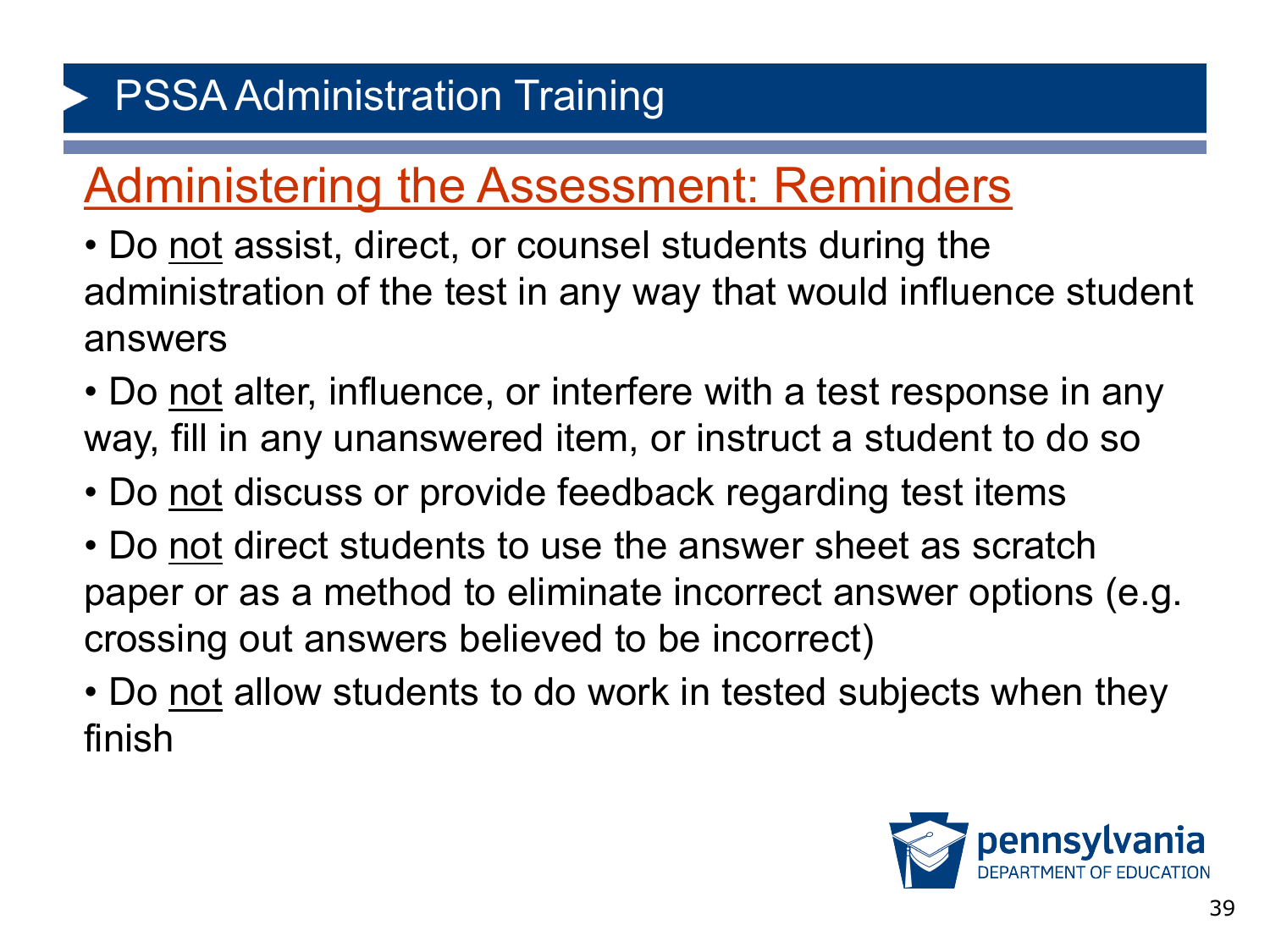### **Monitoring**

- Types
	- Remote Monitoring during 2021-2022
	- Data forensics

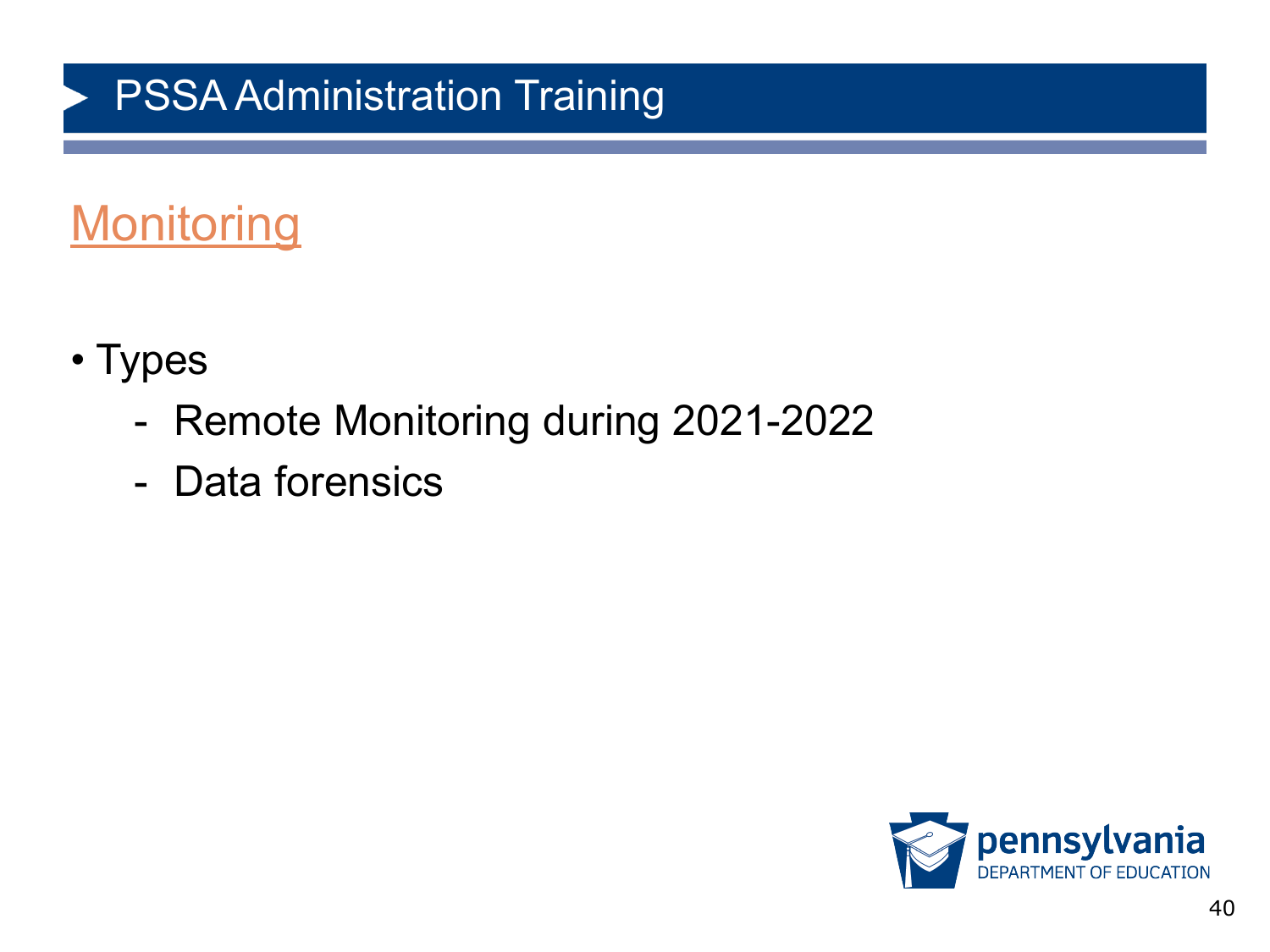### Monitoring: Data Forensics

Examples of data available to PDE

- Student erasures
- How long it takes a student to answer an item when taking the test on a computer
- When answers are changed and how often they are changed on a computer
- Statistical analyses of student scores and performance

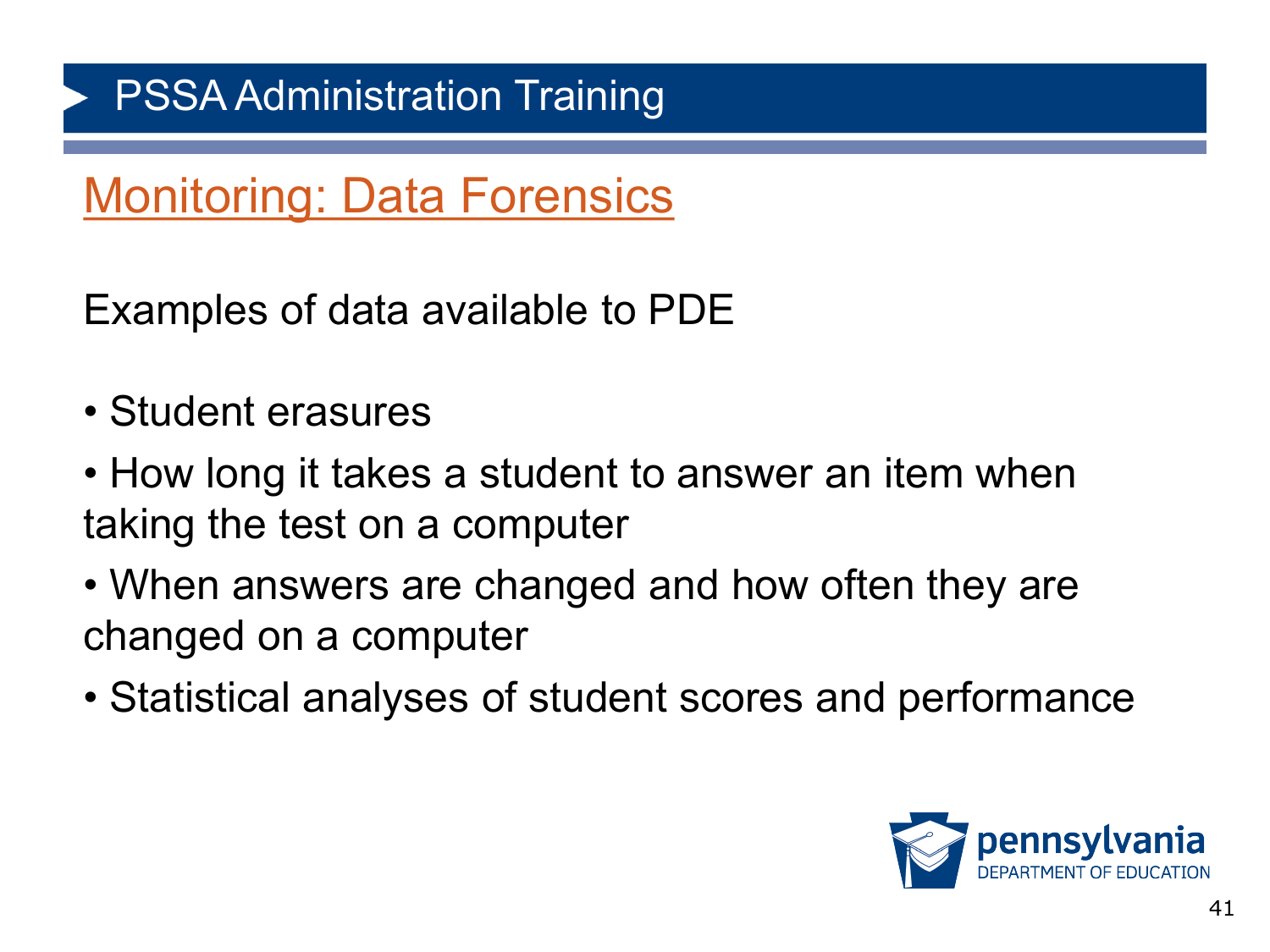### Monitoring: Documentation

- Documents (not an exhaustive list)
	- Training agendas and sign-in sheets
	- Master test schedule, including small group rosters
	- Make-up test schedule
	- *PASecureID* distribution list
	- Sign-out/sign-in sheet for test distribution
	- *Test Security Certification* Statements from previous year
	- Written school/district specific procedures for parents to view the test
	- Parental opt-out request letters

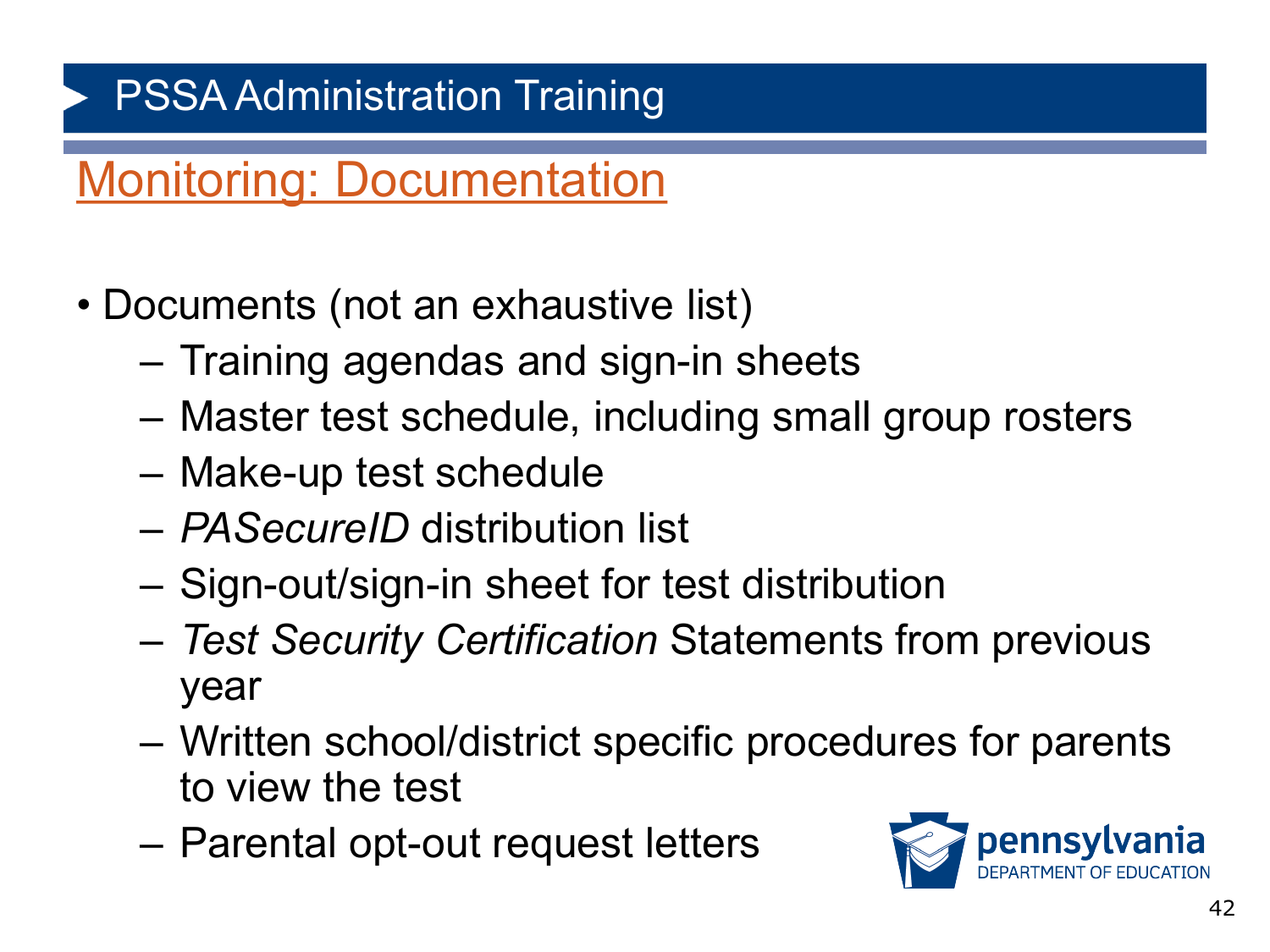Contact Information To report suspected violations, contact PDE at [ra-ed-PSSA-Keystone@pa.gov](mailto:ra-ed-PSSA-Keystone@pa.gov) Use the subject line for details about the incident.

Additional Test Security Contact Information Jay Gift: 717.783.1144 or [rgift@pa.gov](mailto:rgift@pa.gov)

Biology / On-Site Monitoring & General Questions:

Craig Weller *crweller@pa.gov* 

Algebra I Questions:

Megan Clementi [mclementi@pa.gov](mailto:mclementi@pa.gov)

PASA/Accommodations Questions:

Lisa Hampe [lihampe@pa.gov](mailto:lihampe@pa.gov)